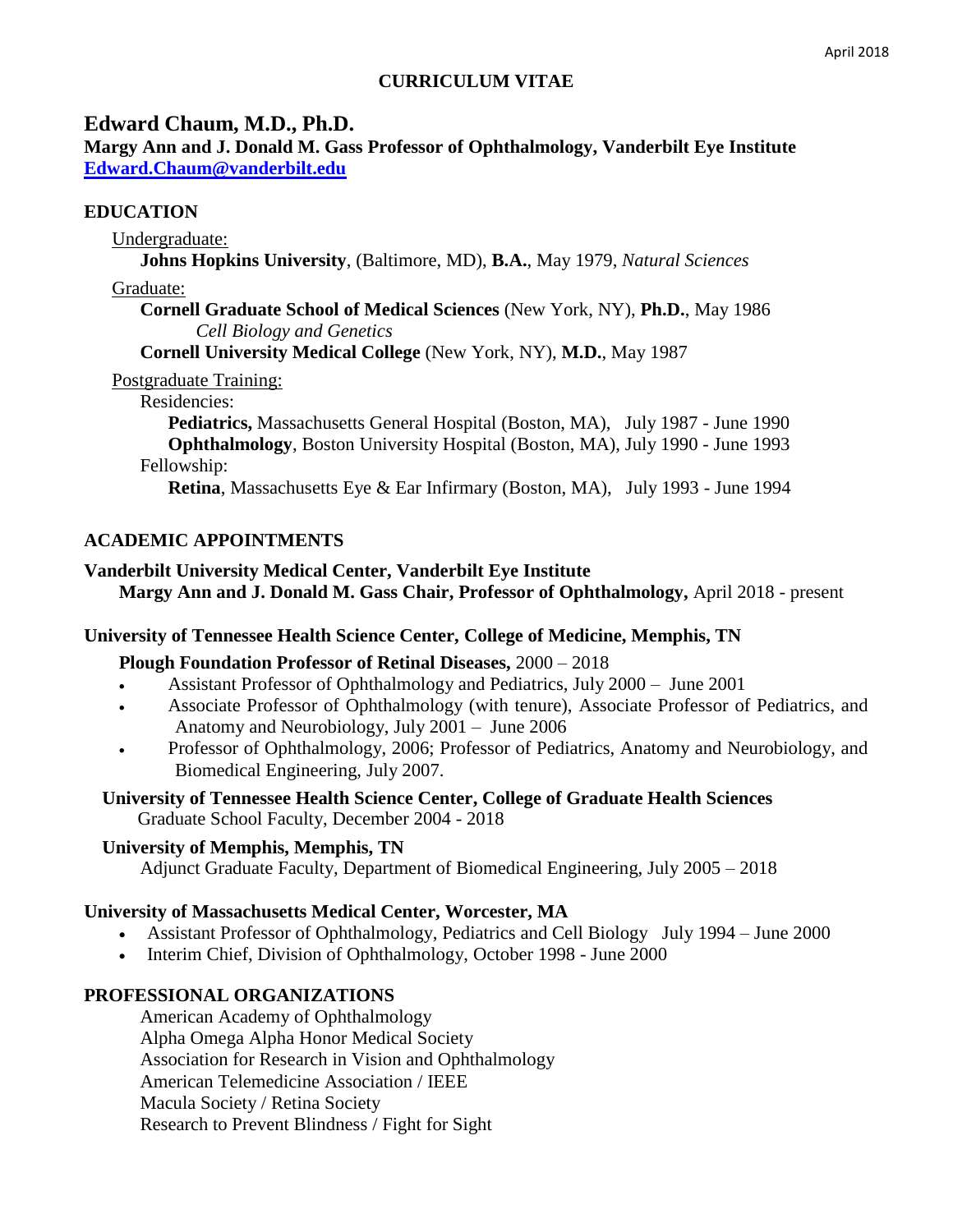# **PROFESSIONAL ACTIVITIES**

### **Extramural**

- National Eye Institute, NIH. Peer Review Study Sections, VisC, BDPE, DPVS, others; 2006 2018
- Academic Editor: PLoS ONE, 2011-16

 Editorial Reviewer: 2000-present Archives of Ophthalmology, British Journal of Ophthalmology, British Journal of Pharmacology, Experimental Eye Research, Investigative Ophthalmology and Visual Science, Journal of Cellular Biochemistry, Journal of Cellular Physiology, Journal of Gene Medicine, Journal of Pharmacy and Pharmacology, Molecular Vision, Ophthalmology, Pan American Journal of Public Health, PLoS ONE, Retina, Survey of Ophthalmology, IEEE Transactions in Medical Imaging, IEEE Computers in Biology and Medicine, SPIE, others.

• Invited Grant and Fellowship Reviewer for International Funding Agencies Wellcome Trust, Great Britain, 2002; Health Research Board, Ireland, 2003; Erwin Schroedinger Research Fellowship, Austrian Science Fund 2004; Fight for Sight, New York, NY, 2004 – present; Prevent Blindness America 2009 – 2015; Technology Foundation STW (Netherlands), 2009; Catalan Agency for Health Technology Assessment and Research, Spain, 2010; Medical Research Council, Great Britain, 2011; Canada Innovation Research, 2014

### **Other Professional Activities**

 Board of Directors, Juvenile Diabetes Research Foundation, West TN Chapter, 2007 - 2011 Oak Ridge National Laboratory, External Advisory Board, Biomedical Science & Engineering, 2012 SENSORIUM: University of Memphis – Founding Principal Researcher, 2013 - present Board of Directors, Research Inc., Memphis VA Medical Center, 2014 - 2018

#### **Entrepreneurial**

**1. Hubble Telemedical - Founder and CMO** - Venture-backed telemedicine startup.

Winner, R&D100 Award, 2010 – TRIAD Telemedical Network Winner Federal Laboratory Consortium Award for Technology Transfer, 2010 Winner, American Telemedicine Association Innovation Award, 2011 USDA Phase I SBIR 2012, Phase II SBIR 2013 Acquired by Welch Allyn, 2015

- **2. Infusense – Founder and CMO -** Angel-backed startup, biomedical sensors SEBIO Finalist 2011, DOD Phase I SBIR, 2012
- **3. Nanophthalmics - Founder and CMO** Venture-backed startup, surgical devices
- **4. Focal Point Pharmaceuticals, Co-Founder and CSO** Venture-backed startup
- **5. Ipax Pharmaceuticals, Co-Founder and CMO -** Grant-backed startup.
- **6. Bennefit Nutrition, Co-Founder and CMO -** Grant-backed startup

### **Issued Patents**

1. *Method and system for the diagnosis of disease using retinal image content and an archive of diagnosed human patient data* US 8,243,999 B2, Sept. 20, 2012

2. *Method and system for assigning a confidence metric for automated determination of optic disc location* US 8,218,838 B2, July 10, 2012

3. *Retinal instrument* US 8,425,596 B2, April 23, 2013

4. *Microfabricated instruments and methods to treat recurrent corneal erosion* US 8,591,481 B2, Nov. 23, 2013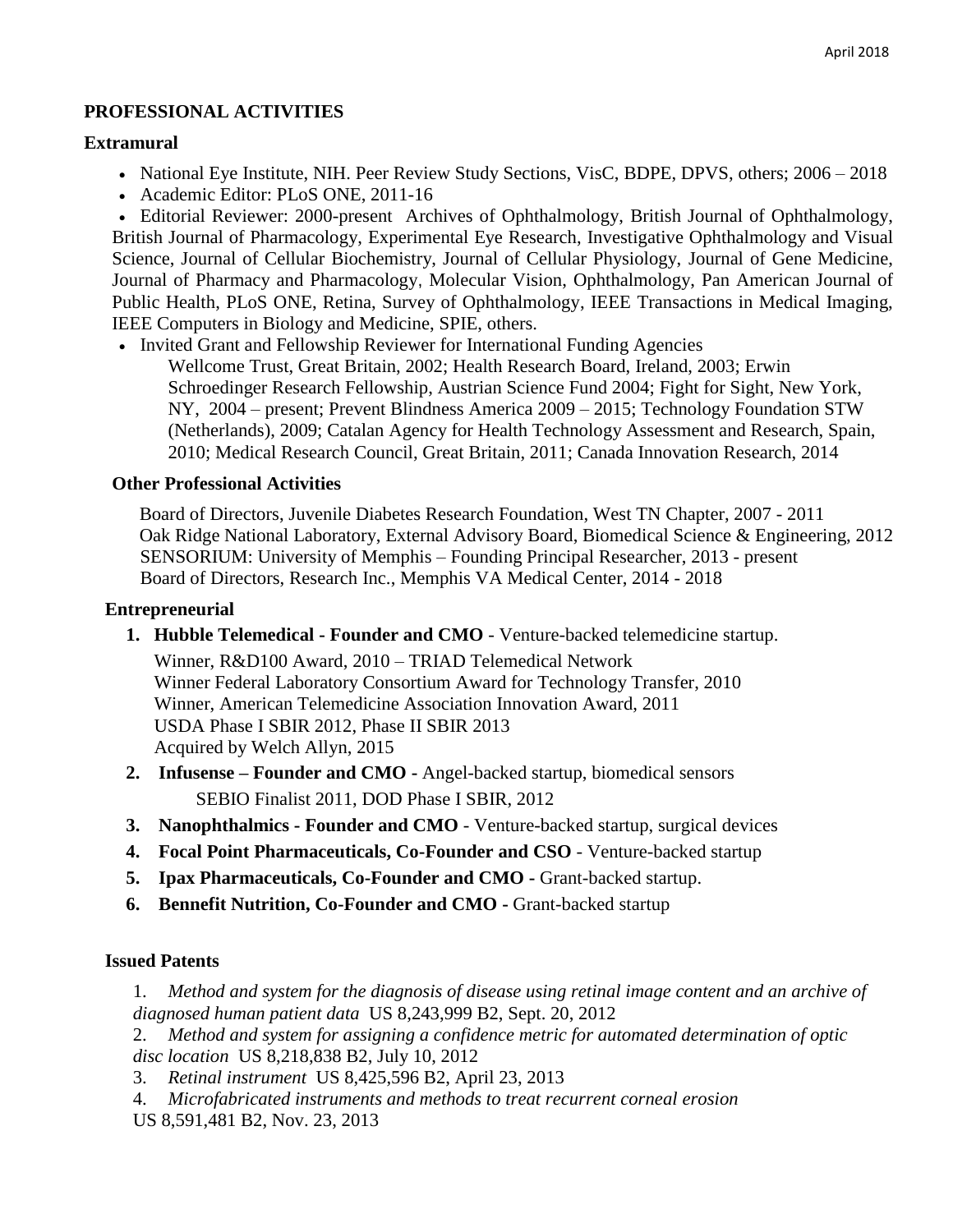- 5. *Method and device for detection of bioavailable drug concentration in a fluid sample.* US 9,700,246 B2, July 11, 2017.
- 6. *Method and device for detection of bioavailable drug concentration in a fluid sample.*
- EU patent allowed, pending.
- 7. *Method and device for detection of bioavailable drug concentration in a fluid sample*. Canadian patent allowed, pending.

### **Special Awards and Recognition**

- 1992 Alpha Omega Alpha, Honor Medical Society
- 1998 Research Career Award (K08), National Eye Institute, NIH
- 2000 Plough Foundation Professor of Retinal Diseases, University of Tennessee, endowed Chair
- 2006-13 Best Doctors in America®
- 2009 Keynote Speaker: 1st Annual Biomedical Science & Engineering Conf., Oak Ridge Natl. Lab.
- 2009 Senior Scientist Award, Research to Prevent Blindness, New York, NY
- 2010 R&D100 Award Life Sciences: "TRIAD Network"
- 2010 Federal Laboratory Consortium Award for Technology Transfer, with ORNL
- 2011 American Telemedicine Association Innovation Award: *Hubble Telemedical, Inc.*
- 2013 Memphis Business Quarterly, Inaugural 2013 Innovation Award
- 2013 B. Otto Wheeley Award for Excellence in Technology Transfer, University of Tennessee
- 2018 Elected to Macula Society
- 2018 Elected to Retina Society

#### **Invited Lectures**

New England Ophthalmological Society, April 1999

Keynote Speaker: Tennessee Academy of Sciences, Collegiate Division, May, 2005 Keynote Speaker: 1st Biomedical Science & Engineering Conference, ORNL, March, 2009 Keynote Speaker: National Council of University Research Administrators, April 2013 Keynote Speaker: St Jude Children's Research Hospital, March 2013 University of Memphis, Fogelman College of Business, 2015, 2017

### **RESEARCH SUPPORT**

### **University of Massachusetts Medical Center**

#### *1. "Gene Transfer into Human Retina"*

Massachusetts Lions Eye Research Fund Inc., Principal Investigator, 1997–2000

### *2. "Directed Gene Transfer into Retinal Pigment Epithelial Cells"*

Research Career Award, National Eye Institute, NIH, Principal Investigator, K08 EY00381, 2/1998 – 6/2000

### **University of Tennessee Health Science Center**

*1.**Plough Foundation Professorship in Retinal Diseases*  Endowed Chair, Department of Ophthalmology, UTHSC, 2000-2018

### **Active Grants –Vanderbilt University**

- *1. Phenotype Modeling in Prom1 Mutations* Shulsky Foundation, New York, NY, Principal Investigator, 11/13 to 6/18
- *2. Nutlin Analogues for the Prevention and Treatment of PVR in Ocular Trauma*  CRMRP VRP– MR130114, PI, 2/2015 to 12/2018
- **3.** *Nanoplatform and Modeling of the Subretinal & RPE Microenvironment in AMD (EY024063)*  NIH/NEI R-01; PI, 12/2014 to 11/2019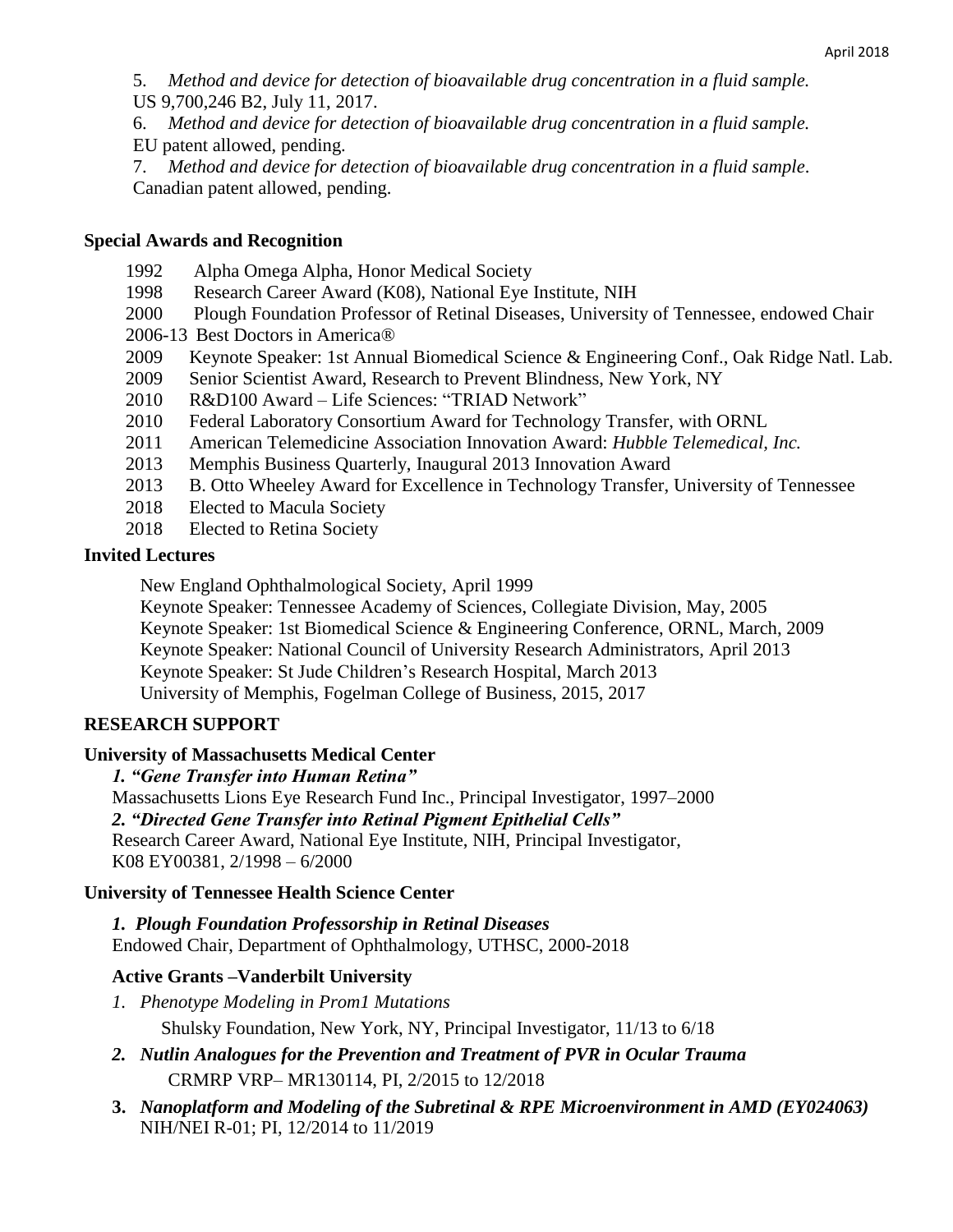#### April 2018

#### **Completed Grants**

- 1*. "Directed Gene Transfer into Retinal Pigment Epithelial Cells"* Research Career Award, National Eye Institute, NIH, Principal Investigator, K08 EY00381, 7/2000 – 2/2005
- *2. "Proprietary study of retinal cell culture"* Alcon Research Labs Inc., Principal Investigator, 2001 – 2012
- *3. "Biomedical Information Technology Network"* USAMRMC, US Army, CDMRP, Co-Principal Investigator, 5/2005 – 6/2007
- *4. "Retinal Imaging Algorithms Using Content-based Image Retrieval"*  Oak Ridge National Laboratory, Co-investigator, 5/2004 – 4/2005
- *5. "Electrochemical Quantification of Serum Propofol for Target-Controlled Infusion Anesthesia"*  USAMRMC, US Army, TATRC, Principal Investigator, 9/2005 – 6/2012,
- *6. "MEMS and NEMS Tools for Retinal Surgery"* Oak Ridge National Laboratory, Co-investigator, 9/2004 – 8/2005
- *7. "A Study of the Resolution of Intraocular Bleeding in Infants and Toddlers with Shaken Impact Syndrome"* Fight For Sight, PI, 10/2004-12/2006
- *8. "Automated Screening for Diabetic Retinopathy by Content"*

National Eye Institute, NIH, R-01 EY017065, UT/ORNL collaboration, Principal Investigator, 9/2005-8/2008; 2/2009-1/2012

- *9. "Automated Screening of Diabetic Retinopathy in Underserved Patients in Shelby County"* The Plough Foundation, Principal Investigator, 9/2007-8/2012
- *10. "Team Sugar Free"*  HRSA, Co-investigator with Delta Health Alliance, 9/2007-8/2012
- *11. "Maturation Grant, UTRF"*  UT Research Foundation, 2/2008
- *12. Nanoscale Architectures for Rapid Transcriptome Profiling of Tissue*  UTHSC, CTSI, 10/2009
- *13. Senior Scientist Award -* Research to Prevent Blindness, 1/2010
- *14. Treatment of Traumatic Vision Loss in a New Mouse Model of Blast Injury*  USAMRMC, US Army, TATRC, Co-Investigator, 8/2010 – 7/2013
- *15. Iris Biometrics -* Oak Ridge National Laboratory, 11/2011 10/2012

#### **Clinical Science – Multicenter Clinical Trials**

*Diabetes Prevention Program Outcomes Studies, DCCT and EDIC:* 2005- 2018 Clinical Study Center, Clinical Co-investigator UTHSC study site Clinical outcomes of diabetes prevention and treatment programs *Age-Related Eye Disease Study II (AREDS2)* 2006 - 2016 Clinical Study Center, Clinical Co-investigator UT Memphis study site Clinical outcomes of diabetes prevention and treatment programs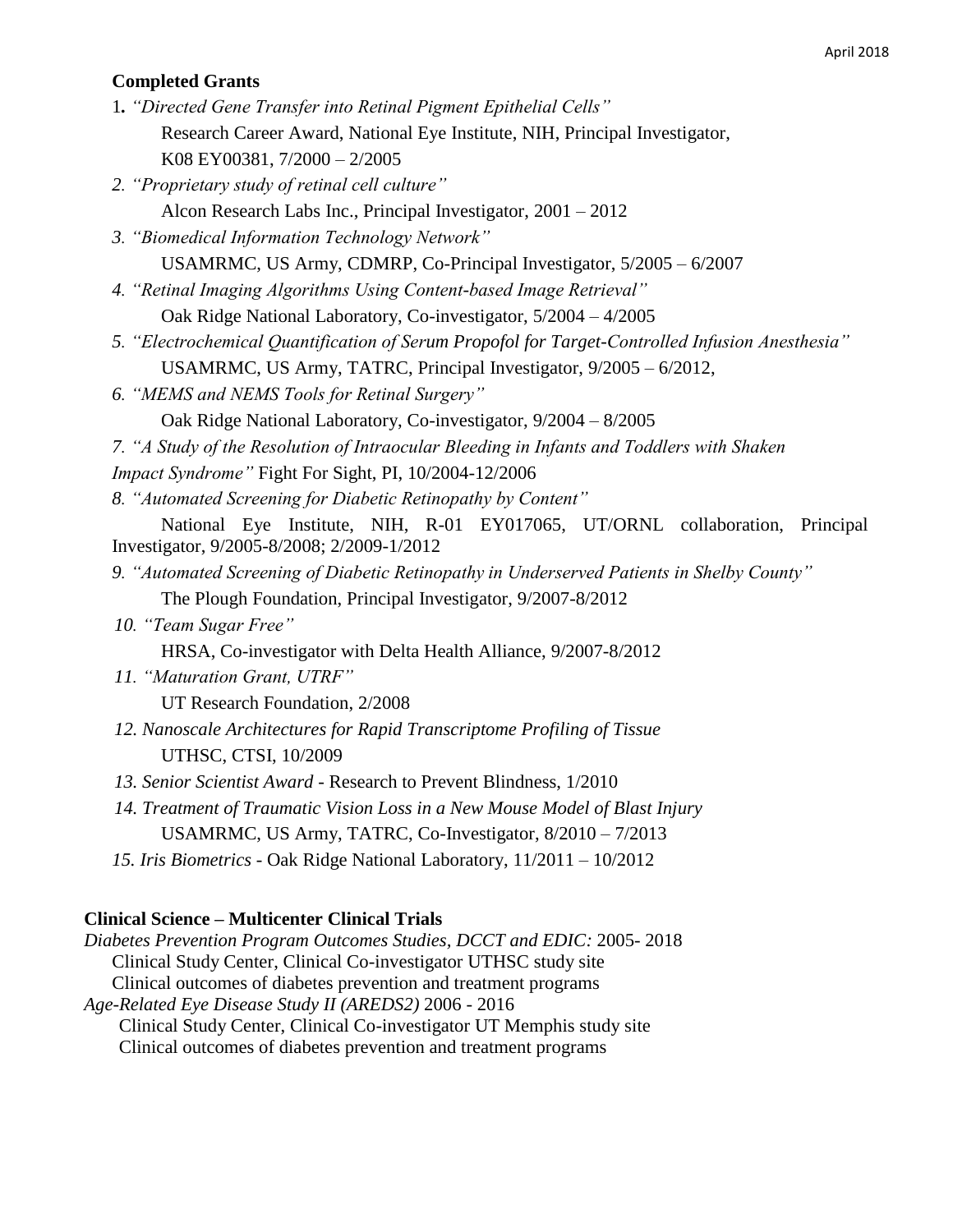## **Publications and Presentations:**

# **A. Basic Science Research and Clinical Retina – Peer-reviewed Manuscripts:**

1. Chaum, E., Ellsworth, R.M., Haik, B.G., Kitchin, F.D., Chaganti, R.S.K. (1984) Cytogenetic analysis of retinoblastoma: Evidence for multifocal origin and in vivo gene amplification. Cytogenet Cell Genet 38: 82-91.

2. Chaum, E., Doucette, L.A., Ellsworth, R.M., Haik, B.G., Kitchin, F.D., Chaganti, R.S.K. (1984) Bleomycin-induced chromosome breakage in G2 lymphocytes of retinoblastoma patients. Cytogenet Cell Genet 38:152-154.

3. Sakai, K., Kanda, N., Shiloh, Y., Donlon, T., Schreck, R., Shipley, J., Dryja, T., Chaum, E., Chaganti, R.S.K., Latt, S. (1985). Molecular and cytologic analysis of DNA amplification in retinoblastoma. Cancer Genet Cytogenet 17: 95-112.

4. Chaum E. (1987) Cytogenetic and Molecular Studies of the Role of Oncogenes in Transformation in Retinoblastoma. Cornell University GSMS. Copyright TX 2 084 403.

5. Chaum, E. and Hatton, M.P. (1999) Congenital nystagmus associated with multiple congenital anomalies of extraocular muscles. J Ped Ophthalmol Strab 36:155-157.

6. Chaum, E., Hatton, M.P. and Stein, G. (1999) Polyplex-mediated gene transfer into human retinal pigment epithelial cells in vitro. J Cell Biochem 76 (1): 153-160.

7. Chaum, E., Drewry, RD, Ware, GT, Charles, S. (2001) Nerve fiber bundle visual field defect resulting from a giant peripapillary cotton-wool spot. J Neuro-Ophthalmol, 21:276-277.

8. Chaum, E. (2001) Comparative analysis of the uptake and expression of plasmid vectors in human ciliary and retinal pigment epithelial cells in vitro. J Cell Biochem, 83:671-677.

9. Chaum, E. and Greenwald, MA (2002) Retinochoroidal anastomoses and a choroidal neovascular membrane in a macular exudate following treatment for retinal macroaneurysms. Retina, 22:363-6.

10. Chaum, E., Yang, H. (2002) Transgenic expression of IGF-1 modifies the proliferative potential of human retinal pigment epithelial cells. Invest Ophthalmol Vis Sci, 43:3758-3764.

11. Yang, H., Chaum, E. (2003) A Reassessment of Insulin-like Growth Factor Binding Protein Gene Expression in the Human Retinal Pigment Epithelium. J Cell Biochem, 89:933-943.

12. Martin AC., Thornton JD, Liu J, Wang X, Zuo, J, Jablonski MM, Chaum E, Zindy F, Skapek SX. (2004) Pathogenesis of persistent hyperplastic primary vitreous in mice lacking the Arf tumor suppressor gene. Invest Ophthalmol Vis Sci, 45(10):3387-96.

13. Ashmore, E, Kerr, NC, Greenwald, M., Chaum, E. (2004) Natural History of Acquired Retinal Oxalosis in a Child. J Ped Ophthalmol Strab, 41:308-311.

14. Chaum E, Fawzi A, Chang TS, Shah GK. (2006) Diagnostic and therapeutic challenges. Retina. 26:219-22.

15. Yang, H., Yang, X., Lang, J.C., Chaum, E. (2006) Tissue Culture Methods Can Strongly Upregulate Immediate Early Gene Expression in Retinal Pigment Epithelial Cells. J Cell Biochem. 98:1560-1569.

16. Karnowski, T.P., Govindasamy, V.P., Tobin, K.W., Chaum, E., "Locating the Optic Nerve in Retinal Images: Comparing Model-Based and Bayesian Decision Methods," 28th Annual International Conf. of the IEEE EMBS, August 2006.

17. Tobin, K.W., Chaum, E., Govindasamy, V.P., Karnowski, T.P., Sezer, O., "Characterization of the Optic Disk in Retinal Imagery using a Probabilistic Approach", SPIE International Symposium on Medical Imaging, San Diego, California, Proceedings of SPIE, Vol. 6144:61443F, February 2006. 18. Tobin, K.W., Chaum, E., Govindasamy, V.P., Karnowski, T.P. (2007) "Detection of Anatomic Structures in Human Retinal Imagery," IEEE Transactions on Medical Imaging, 26(12):1729-39.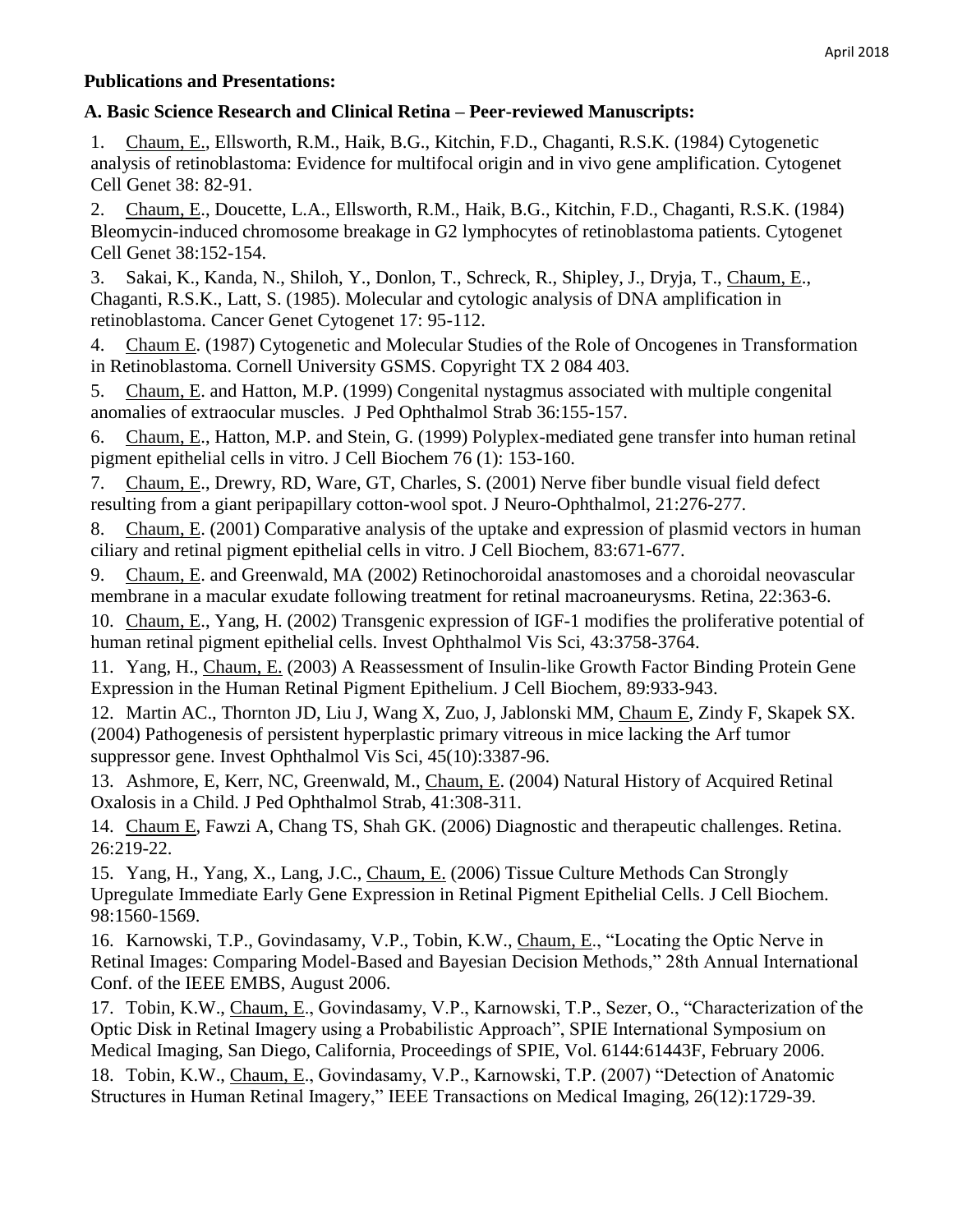19. Tobin KW, Abdelrahman, M, Chaum E, Govindasamy VP, Karnowski TP. (2007) A Probabilistic Framework for Content-Based Diagnosis of Retinal Disease. Conf Proc IEEE Eng Med Biol Soc; 2007:6744-6747.

20. Tobin, KW, Abramoff, MD, Chaum, E, Giancardo, L, Govindasamy, VP, Karnowski, TP, Tennant, MTS. (2008) Using a Patient Image Archive to Diagnose Retinopathy. Conf. Proc. IEEE Eng Med Biol Soc 1:5441-5444.

21. Karnowski, TP, Govindasamy, VP, Tobin, KW, Chaum, E, Abramoff, MD. (2008). Retina Lesion and Microaneurysm Segmentation using Morphological Reconstruction Methods with Ground-Truth Data. Conf. Proc. IEEE Eng Med Biol Soc 1:5433-5436.

22. Giancardo, L, Abramoff, MD, Chaum, E, Karnowski, TP, Meriaudeau, F, Tobin, KW. (2008) Elliptical Local Vessel Density: A Fast and Robust Quality Metric for Fundus Images. Conf. Proc. IEEE Eng Med Biol Soc 1:3534-3537.

23. Chaum, E., Karnowski, T.P., Govindasamy, V.P., Tobin, K.W. (2008) Automated Diagnosis of Retinopathy by Content-Based Image Retrieval, Retina, 28:1463-1477.

24. Fung, K, Mastellone, J, Chaum, E., (2008) Macular Neovascularization in Familial Exudative Vitreoretinopathy. Retinal Cases & Brief Reports. 2(4):319-321.

25. Hoehn, ME, Merchant, TE, Chaum, E., (2008) Macular epiretinal membrane formation after lowdose radiation exposure in a child with papilledema from a craniopharyngioma. Retinal Cases & Brief Reports. 2(4):289-291.

26. Karnowski TP, Aykac D, Chaum E, Giancardo L, Li Y, Tobin KW, Abramoff MD. (2009) Practical considerations for optic nerve location in telemedicine. Conf Proc IEEE Eng Med Biol Soc. 2009;1:6205-9.

27. Chaum E, Yin J, Yang H, Thomas F, Lang JC. Quantitative AP-1 gene regulation by oxidative stress in the human retinal pigment epithelium. J Cell Biochem. 2009 Dec 15;108(6):1280-91.

28. Chaum, E. Translating novel engineering concepts into biomedical research programs and clinical medicine, Biomedical Science & Engineering Conference, 2009. BSEC 2009. First Annual ORNL Conference, DOI: 10.1109/BSEC.2009.5090462

29. Giddabasappa A, Bauler M, Yepuru M, Chaum E, Dalton JT, Eswaraka J. 17-β estradiol protects ARPE-19 cells from oxidative stress through estrogen receptor-β. Invest Ophthalmol Vis Sci. 2010 Oct;51(10):5278-87.

30. Boone, A.R.W.; Karnowski, T.P.; Chaum, E.; Giancardo, L.; Li, Y.; Tobin, K.W., Jr. Image processing and hierarchical temporal memories for automated retina analysis, Biomedical Sciences and Engineering Conference (BSEC), 2010, DOI: 10.1109/BSEC.2010.5767510

31. Spentzas T, Henricksen J, Patters AB, Chaum E. (2010) Correlation of intraocular pressure with intracranial pressure in children with severe head injuries. Pediatr Crit Care Med. 2010;11(5):593-8.

32. Karnowski, T.P. Aykac, D. Giancardo, L. Li, Y. Nichols, T. Fox, K. Garg, S. Tobin, K.W. Chaum, E. Combining image and non-image data for automatic detection of retina disease in a telemedicine network. Biomedical Sciences and Engineering Conference, March 2011.

33. Giancardo L, Meriaudeau F, Karnowski TP, Li Y, Tobin KW, Chaum, E. Automatic quality enhancement and nerve fibre layer artefacts removal in retina fundus images by off axis imaging. Image Processing (ICIP), 18th IEEE International Conference, 2011; 49-52.

34. Giancardo, L.; Meriaudeau, F.; Karnowski, T.P.; Li, Y.; Tobin, K.W.; Chaum, E. Automatic retina exudates segmentation without a manually labelled training set. Biomedical Imaging: From Nano to Macro, 2011 IEEE International Symposium, 2011; 1396-1400.

35. Langmaier J, Garay F, Kivlehan F, Chaum E, Lindner E. Electrochemical Quantification of 2,6- Diisopropylphenol (Propofol), Analytica Chimica Acta, 2011, 704 (1-2):63-67.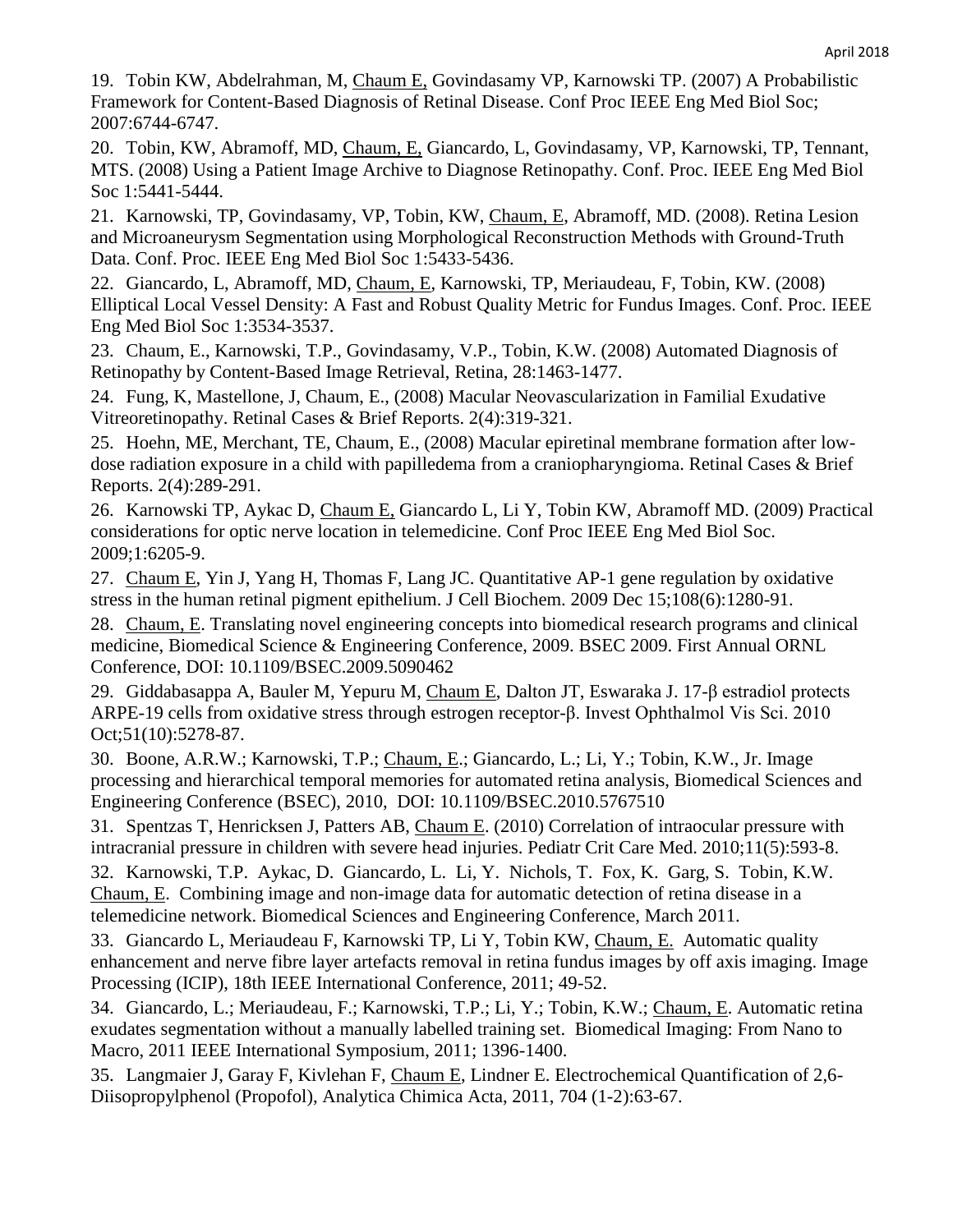36. Santos-Villalobos H, Karnowski T, Aykac D, Giancardo L, Li Y, Nichols T, Tobin KW, Chaum E. Statistical characterization and segmentation of drusen in fundus images. Conf Proc IEEE Eng Med Biol Soc. 2011 Aug;2011:6236-41.

37. Fowler B, Shen C, Mastellone J, Chaum E. Acute systemic histoplasmosis associated with chorioretinitis in an immunocompetent adolescent. Dig J Ophthalmol : DJO 2011;17(3):31-35.

38. Karnowski TP, Aykac D, Giancardo L, Li Y, Nichols T, Tobin KW, Chaum E. Automatic detection of retina disease: Robustness to image quality and localization of anatomy structure. Conf Proc IEEE Eng Med Biol Soc. 2011 Aug;2011:5959-64.

39. Giancardo L, Meriaudeau F, Karnowski TP, Li Y, Tobin KW, Chaum E. Microaneurysm detection with radon transform-based classification on retina images. Conf Proc IEEE Eng Med Biol Soc. 2011 Aug;2011:5939-42.

40. Devisetti K, Karnowski TP, Giancardo L, Li Y, Chaum E. Geographic atrophy segmentation in infrared and autofluorescent retina images using supervised learning. Conf Proc IEEE Eng Med Biol Soc. Aug;2011:3958-61.

41. Li Y, Karnowski TP, Tobin KW, Giancardo L, Morris S, Sparrow SE, Garg S, Fox K, Chaum E (2011) A Health Insurance Portability and Accountability Act–Compliant Ocular Telehealth Network for the Remote Diagnosis and Management of Diabetic Retinopathy, Telemedicine and e-Health, 2011 Oct;17(8):627-34.

42. Yin J, Thomas F, Lang JC, Chaum E. Modulation of oxidative stress responses in the human retinal pigment epithelium following treatment with vitamin C. J Cell Physiol. 2011;226(8):2025-32.

43. Bhattacharya S, Ray RR, Chaum E, Johnson DA, and Johnson LR. Inhibition of Mdm2 sensitizes human retinal pigment epithelial cells to apoptosis. Invest. Ophthalmol. Vis. Sci. 2011;52(6):3368-80.

44. Chaum E, Yin J, Lang JC. Molecular Responses Transduced by Serial Oxidative Stress in the Retinal Pigment Epithelium: Feedback Control Modeling of Gene Expression. Neurochem Res. 2011 36:574-582.

45. Giancardo L, Meriaudeau F, Karnowski T, Tobin K, Grisan E, Favaro P, Ruggeri A, Chaum E. Textureless Macula Swelling Detection with Multiple Retinal Fundus Images. IEEE Trans Biomed Eng. 2011 Mar;58(3):795-9.

46. Karnowski, T.P. Aykac, D. Giancardo, L. Li, Y. Nichols, T. Tobin, K.W. Chaum, E. Automatic Detection of Retina Disease: Robustness to Image Quality and Localization of Anatomy Structure. IEEE EMBC 2011, Boston, MA, 20110831.

47. Bhattacharya S, Chaum E, Johnson DA, Johnson LR. Age-related susceptibility to apoptosis in human retinal pigment epithelial cells is triggered by disruption of p53-Mdm2 association. Invest Ophthalmol Vis Sci. 2012; 53(13):8350-66.

48. Garg S, Jani PD, Kshirsagar AV, King B, Chaum E. Telemedicine and Retinal Imaging for Improving Diabetic Retinopathy Evaluation, Arch Intern Med. 2012;172(21):1677-1680.

49. Kivlehan FA, Garay F, Guo J, Chaum E, Lindner E. Towards feedback-controlled anesthesia: Voltammetric measurement of propofol (2,6-diisopropylphenol) in serum-like electrolyte solutions. Anal Chem. 2012 Sep 18;84(18):7670-6. PMID: 22900668.

50. Paquit VC, Karnowski TP, Aykac D, Li Y, Tobin KW, Chaum E. Detecting flash artifacts in fundus imagery. Conf Proc IEEE Eng Med Biol Soc. 2012 Aug; 2012:1442-5. PMID: 23366172

51. Hines-Beard J, Marchetta J, Gordon S, Chaum E, Geisert EE, Rex TS. A mouse model of ocular blast injury that induces closed globe anterior and posterior pole damage. Exp Eye Res. 2012;99:63-70

52. Lindner E, Bordelon D, Kim MD, Dergunov SA, Pinkhassik E, Chaum E. Ion-Selective Optodes in a Sampling Capillary for Tear Fluid Analysis. Electroanalysis. 2012, 24(1):42–52.

53. Giancardo L, Meriaudeau F, Karnowski TP, Li Y, Garg S, Tobin KW Jr., Chaum E. Exudate-based diabetic macular edema detection in fundus images using publicly available datasets, Med Image Anal. Med Image Anal. 2012 Jan;16(1):216-26.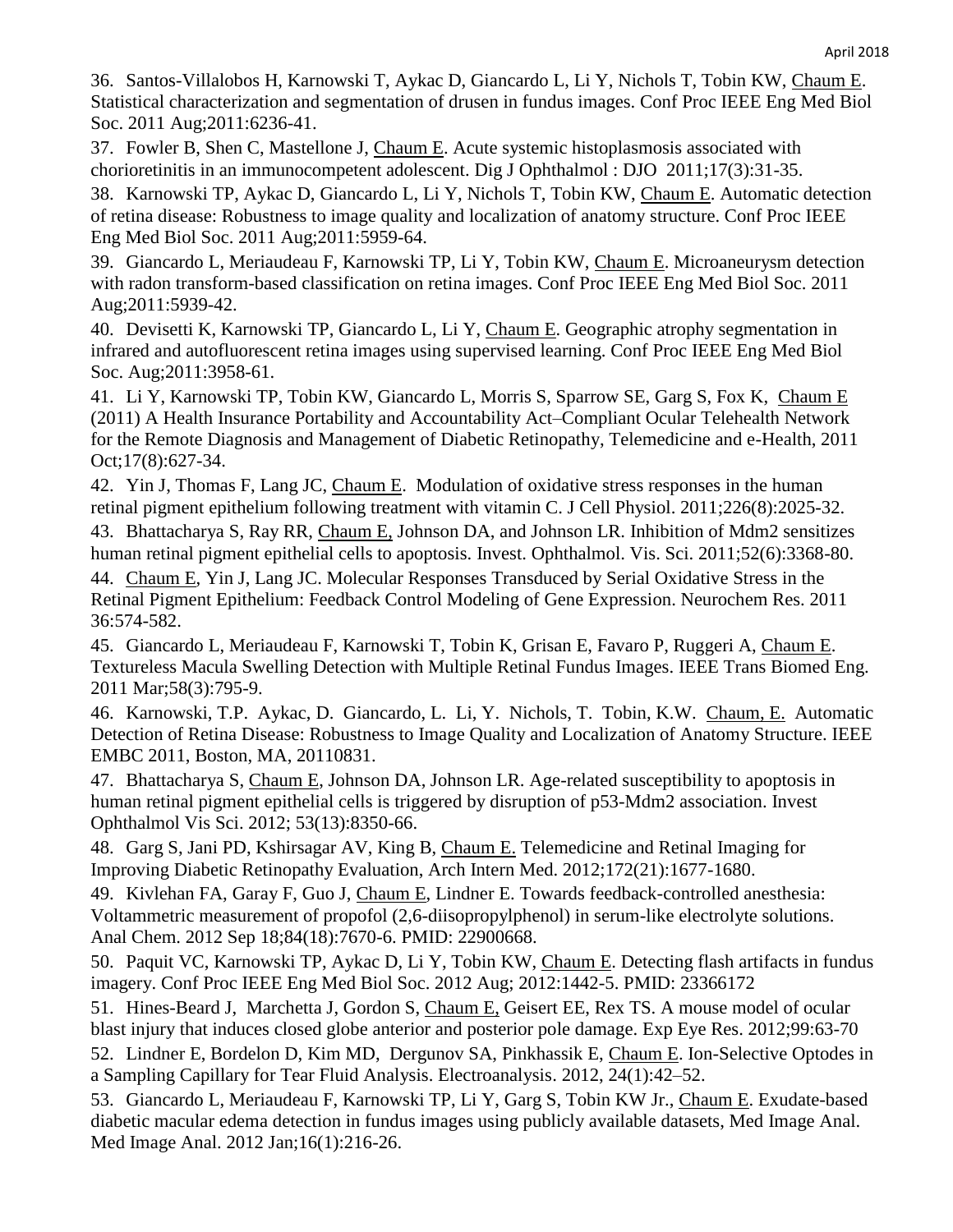54. H.J. Santos-Villalobos, D.R. Barstow, M. Karakaya, C.B. Boehnen, E. Chaum. ORNL biometric eye model for iris recognition. In proceeding of: Biometrics: Theory, Applications and Systems (BTAS), 2012 IEEE Fifth Int'l Conference on Biometrics Compendium. 01/2012; ISBN: 978-1-4673-1384-1.

55. Karnowski, TP, Giancardo, L, Li, Y, Tobin, KW, Chaum, E. "Retina image analysis and ocular telehealth: The Oak Ridge National Laboratory-Hamilton Eye Institute case study," Conf Proc IEEE Eng Med Biol Soc. 2013;2013:7140-3.

56. Ali S, Sidibé D, Adal KM, Giancardo L, Chaum E, Karnowski TP, Mériaudeau F. Statistical atlas based exudate segmentation. Comput Med Imaging Graph. 2013 Jul-Sep;37(5-6):358-68.

57. Mériaudeau F, Sidibé D, Ali S, Adal KM, Giancardo L, Karnowski TP, Chaum E. Computer Aided Design for Diabetic Retinopathy. QCAV2013, 11th International Conference on Quality Control by Artificial Vision, Fukuoka, Japan 2013.

58. Ali S, Adal KM, Sidibé D, Chaum E, Karnowski TP, Mériaudeau F. Steerable wavelet transform for atlas based retinal lesion segmentation. QCAV2013, 11th International Conference on Quality Control by Artificial Vision, Fukuoka, Japan 2013.

59. Trucco E, Ruggeri A, Karnowski T, Giancardo L, Chaum E, Hubschman JP, Al-Diri B, Cheung CY, Wong D, Abràmoff M, Lim G, Kumar D, Burlina P, Bressler NM, Jelinek HF, Meriaudeau F, Quellec G, Macgillivray T, Dhillon B. Validating Retinal Fundus Image Analysis Algorithms: Issues and a Proposal. Invest Ophthalmol Vis Sci. 2013 May 1;54(5):3546-3559.

60. Wing BJ, Schaeffer DA, Hendricks TR, Bennett D, Chaum E, Simpson JT. Structural Manipulation of Microcone Arrays for Microsurgical Modification of Ophthalmic Tissues. J. Med. Devices. July 2014; 8(3):034558.

61. Rainey F, Kivlehan F, Chaum E, Lindner E. Toward Feedback Controlled Anesthesia: Automated Flow Analytical System for Electrochemical Monitoring of Propofol in Serum Solutions. Electroanalysis, 2014, 26:1295 – 1303.

62. Adal KM, Sidibé D, Ali S, Chaum E, Karnowski TP, Mériaudeau F. Automated detection of microaneurysms using scale-adapted blob analysis and semi-supervised learning. Comput Methods Programs Biomed. 2014 Apr;114(1):1-10.

63. Alami NH, Smith RB, Carrasco MA, Williams LA, Winborn CS, Han SS, Kiskinis E, Winborn B, Freibaum BD, Kanagaraj A, Clare AJ, Badders NM, Bilican B, Chaum E, Chandran S, Shaw CE, Eggan KC, Maniatis T, Taylor JP. (2014) Axonal transport of TDP-43 mRNA granules is impaired by ALScausing mutations. Neuron. Feb 5;81(3):536-43.

64. Yin, J, Winborn, C.S., Thomas, F., Tran, Q.T., Lang, J.C. and Chaum, E. Modulation of Oxidative Stress Responses by Vitamin E, or Vitamin A plus Vitamin C Treatment in Human Retinal Pigment Epithelial Cells. Natural Science, 2015:7:558-570.

65. Senter K, Sukumar SR, Patton RM, Chaum E. Using Clinical Data, Hypothesis Generation Tools and PubMed Trends to Discover the Association between Diabetic Retinopathy and Anti-hypertensive Drugs", in the Proc. of the Workshop on Mining Big Data to Improve Clinical Effectiveness in conjunction with the IEEE Conference on Big Data, (2015)pp. 2366-2370.

66. Chaum E, Winborn CS, Bhattacharya S. Genomic regulation of senescence and innate immunity signaling in the retinal pigment epithelium. Human Genome, 2015; 26:210-221.

67. Kivlehan F, Chaum E, Lindner E. Propofol Detection and Quantification in Human Blood: The Promise of Feedback Controlled, Closed-loop Anesthesia. Analyst, 2015;140(1):98-106.

68. Myers MH, Li Y, Kivlehan F, Lindner E, Chaum E. A Feedback Control Approach to Organic Drug Infusions Using Electrochemical Measurement. IEEE Trans Biomed Engineer. 2016 Mar; 63(3): 506-11.

69. Chaum E, Huddleston S, Mastellone J. Nasal Hemiretinal Vein Occlusion. Ophthalmology. 2016, Feb. 123(2):399.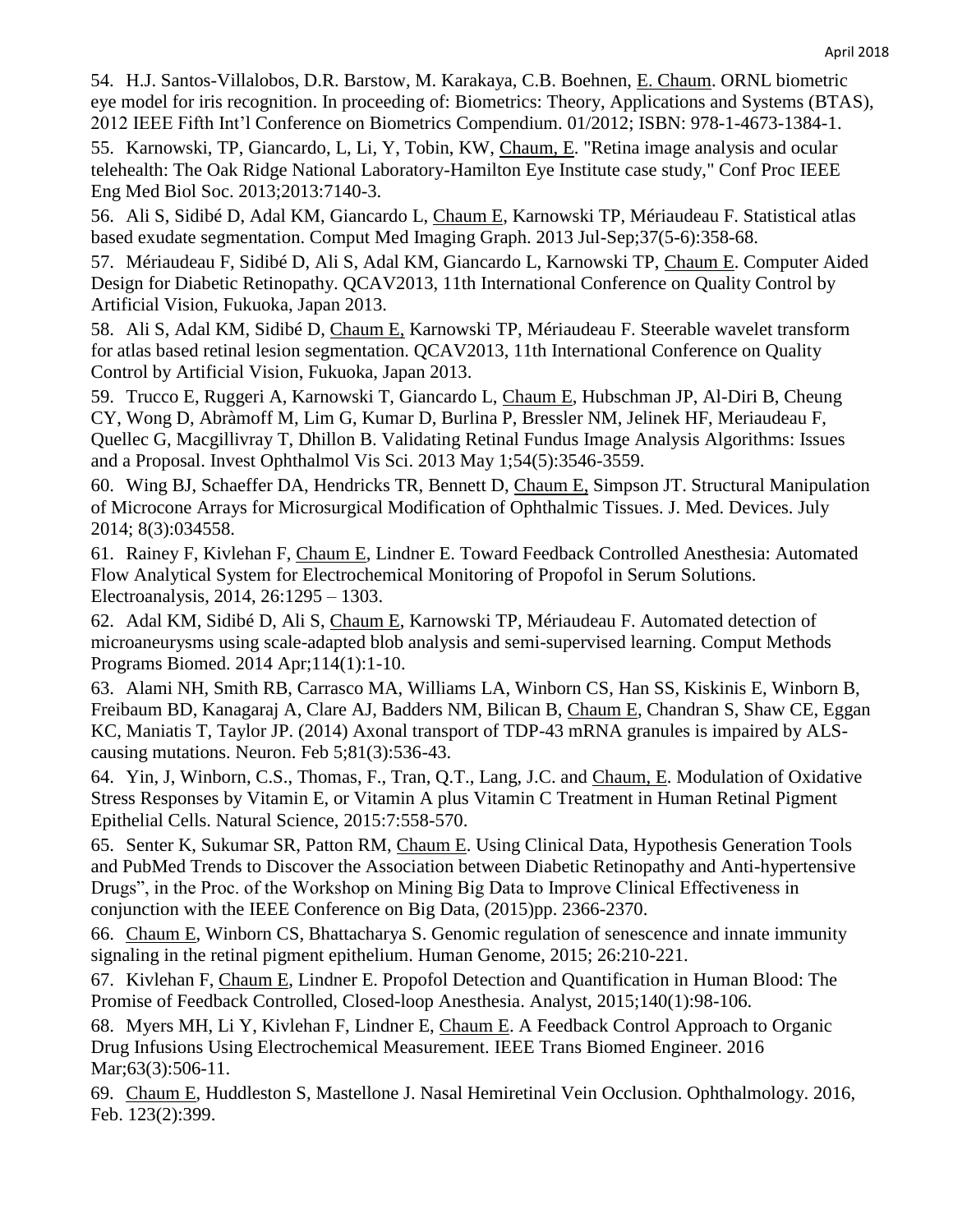70. Huo W, Zhao G, Yin J, Ouyang X, Wang Y, Yang C, Wang B, Dong P, Wang Z, Watari H, Chaum E, Pfeffer LM, Yue J. Lentiviral CRISPR/Cas9 vector mediated miR-21 gene editing inhibits the epithelial to mesenchymal transition in ovarian cancer cells. J Cancer 2017; 8(1):57-64.

71. Toutounchian JJ, Pagadala J, Miller DD, Baudry J, Park F, Chaum E, Yates CR. Novel small molecule JP-153 targets the Src-FAK-paxillin signaling complex to inhibit VEGF-induced retinal angiogenesis. Mol Pharmacol. 2017 Jan;91(1):1-13. Journal Cover Article.

72. Bhattacharya S, Yin J, Winborn CS, Zhang Q, Yue J, Chaum E. Prominin-1 is a Novel Regulator of Autophagy in the human retinal pigment epithelium. Invest Ophthalmol Vis Sci. 2017;58(4):2366-2387. 73. Recent Advances in Retinal Stem Cell Therapy. Bhattacharya S, Gangaraju R, Chaum E. Curr Mol Biol Rep. 2017 Sep;3(3):172-182. Epub 2017 Jul 10. PMID: 29152454

74. Knockdown of survivin results in inhibition of epithelial to mesenchymal transition in retinal pigment epithelial cells by attenuating the TGFβ pathway. Zhang P, Zhao G, Ji L, Yin J, Lu L, Li W, Zhou G, Chaum E, Yue J. Biochem Biophys Res Commun. 2018 Apr 6;498(3):573-578. Epub 2018 Mar 6. PMID: 29522718

### **B. Clinical trials manuscripts; DCCT/EDIC Research Group, AREDS2, DRCR Network, others)**

1. Shaikh, S., Capone, A., Schwartz, S.D., Gonzales, C., Trese, M.T. for the ROP Photographic Screening Trial (Photo-ROP) Study Group. (2003) Inadvertant skip areas in treatment of Zone 1 retinopathy of prematurity. Retina 23:128-131.

2. A. Boright, A. Paterson, L. Mirea, S. Bull, S. Scherer, B. Zinman, and the **DCCT/EDIC Research** Group (2005). Genetic Variation at the ACE Gene is associated with persistent Microalbuminuria and severe Nephropathy in type 1 diabetes. The DCCT/EDIC Genetics Study. Diabetes, 54:1238-1244.

3. M. Steffes, P. Cleary, D. Goldstein, R. Little, H. M. Wiedmeyer, C. Rohlfing, J. England, J. Bucksa, M. Nowicki and the DCCT/EDIC Research Group (2005). Glycated Hemoglobin (HbA1c) Measurements Over Nearly Two Decades: Sustaining Comparable Values throughout the Diabetes Control and Complications Trial and the Epidemiology of Diabetes Interventions and Complications Study. Clinical Chemistry, 51:753-758.

4. (DCCT/EDIC) Study Research Group (2005). Intensive Diabetes Treatment and Cardiovascular Disease in Patients with Type 1 Diabetes. New England Journal of Medicine, 353:2643-2653.

5. S. Genuth, W. Sun, O. Bautista, P. Cleary, D. Sell, W. Dahms, J. Malone, W. Sivitz, V.M. Monnier and the DCCT Skin Collagen Ancillary Study Group and the (DCCT/EDIC) Study Research Group (2005). Glycation and Carboxymethyllysine Levels in Skin Collagen Predict the Risk of Future 10-Year Progression of Diabetic Retinopathy and Nephropathy in the Diabetes Control and Complications Trial and Epidemiology of Diabetes Interventions and Complications Participants with Type 1 Diabetes. Diabetes, 54:3103-3111.

6. S.D. Sibley, W. Thomas, I. de Boer, J.D. Brunzell, M.W. Steffes, and the DCCT/EDIC Research Group (2006). Gender and elevated albumin excretion in the Diabetes Control and Complications Trial/Epidemiology of Diabetes Interventions and Complications (DCCT/EDIC) Cohort: Role of central obesity. American Journal of Kidney Diseases, 47:223-232.

7. P.A. Cleary, T.J. Orchard, S.Genuth, N.D. Wong, R. Detrano, J.Y. Backlund, B. Zinman, A.M. Jacobson, W. Sun, J.M. Lachin, D.M. Nathan and the (DCCT/EDIC) Study Research Group (2006). The Effect of Intensive Glycemic Treatment on Coronary Artery Calcification in Type 1 Diabetic Participants of the Diabetes Control and Complications Trial/Epidemiology of Diabetes Interventions and Complications (DCCT/EDIC) Study. Diabetes, 55:3556-3565.

8. C.L. Martin, J. Albers, W.H. Herman, P.A. Cleary, B. Waberski, D.A. Greene, M.J. Stevens, and E.L. Feldman and the (DCCT/EDIC) Study Research Group (2006). Neuropathy among the Diabetes Control and Complications Trial Cohort 8 Years after Trial Completion. Diabetes Care, 29:340-344.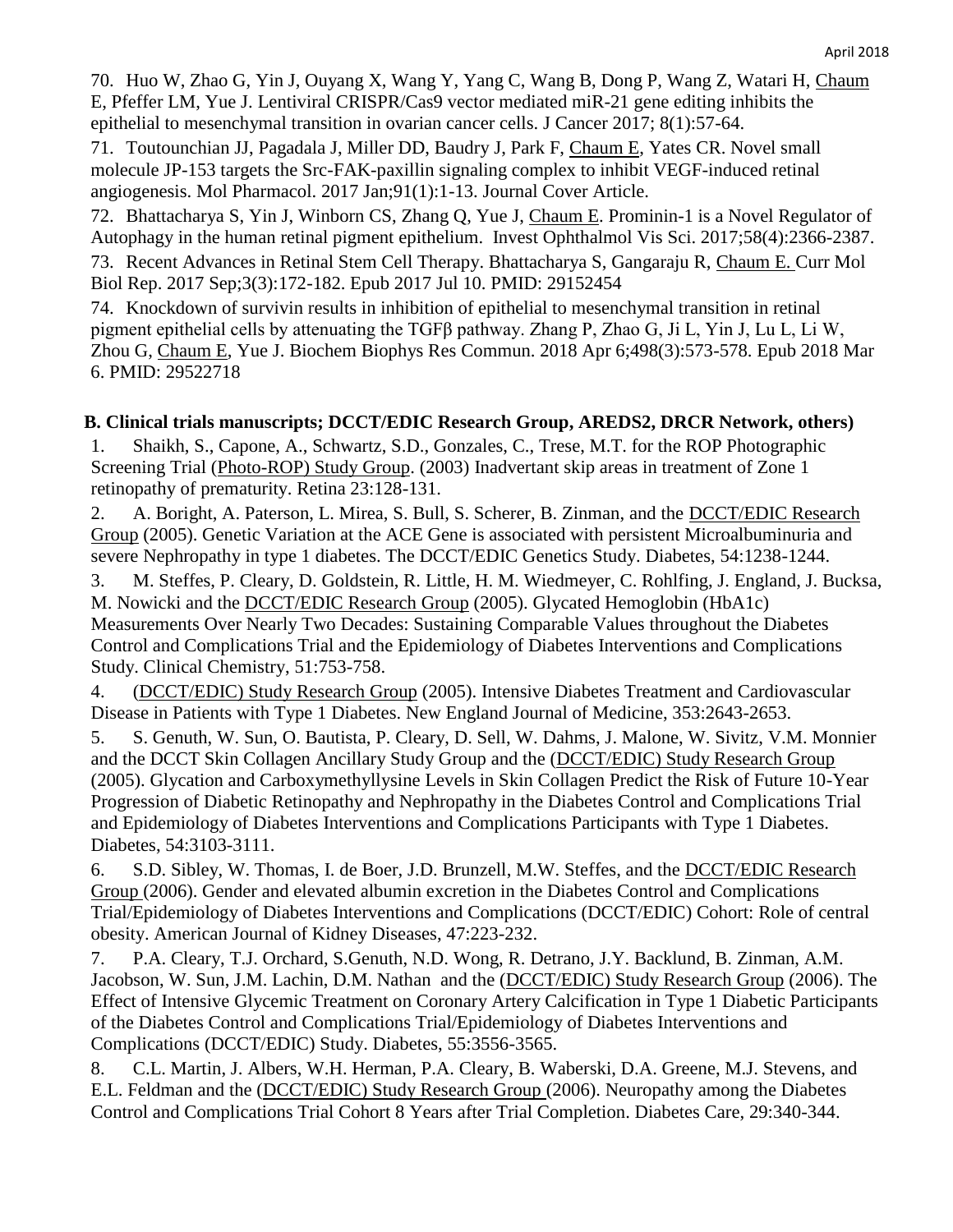9. A.D. Paterson, B.N. Rutledge, P.A. Cleary, J.M. Lachin, R.S. Crow and the (DCCT/EDIC) Study Research Group (2007). The Effect of Intensive Diabetes Treatment on Resting Heart Rate in Type 1 Diabetes: The Diabetes Control and Complications Trial/Epidemiology of Diabetes Interventions and Complications Study. Diabetes Care, 30:2107-2112.

10. S.J. Murdoch, A.P. Boright, A.D. Paterson, B. Zinman, M. Steffes, P. Cleary, K. Edwards, S. Marcovina, J. Purnell, J. Brunzell, DCCT/EDIC Research Group (2007). LDL Composition in E2/2 Subjects and LDL Distribution by apo E Genotype in Type 1 Diabetes. Atherosclerosis, 192:138-147.

11. H. Al-Kateb, L. Mirea, X. Xie, L. Sun, M. Liu, H. Chen, S.B. Bull, A.P. Boright, A.D. Paterson, for the DCCT/EDIC Research Group (2007). Multiple variants in vascular endothelial growth factor (VEGFA) are risk factors for time to severe nephropathy in type 1 diabetes. Diabetes, 56:2161-2168.

12. I.H. de Boer, S.D. Sibley, B. Kestenbaum, J.N. Sampson, B. Young, P.A. Cleary, M.W. Steffes, N.S. Weiss, J.D. Brunzell, and the DCCT/EDIC Research Group (2007). Central obesity, incident microalbuminuria and change in creatinine clearance in the Epidemiology of Diabetes Interventions and Complications Study. J Am Soc of Nephrology, 18:235-243.

13. S.D. Sibley, I.H. de Boer, M.W. Steffes, J.D. Brunzell, and the DCCT/EDIC Research Group (2007). Intra-abdominal fat and elevated urine albumin excretion in men with type 1 diabetes. Diabetes Care, 30:1898-1900.

14. A. Jacobson, C.M. Ryan, P. Cleary, B. Waberski, A. Burwood, K. Weinger, M. Bayless, W. Dahms, N. Silvers, J. Harth, G. Musen and the (DCCT/EDIC) Study Research Group (2007). Long-Term Effect of Diabetes and Its Treatment on Cognitive Function. New England Journal of Medicine, 356:1842-1852.

15. R.E. Carter, D.T. Lackland, P.A. Cleary, E. Yim, M.F. Lopes-Virella, G.E. Gilbert, T.J. Orchard and the (DCCT/EDIC) Study Research Group (2007). Intensive Treatment of Diabetes is Associated with a Reduced Rate of Peripheral Arterial Calcification in Diabetes Control and Complications Trial. Diabetes Care, 30:2646-2648.

16. J.W. Albers, W.H. Herman, R. Pop-Busui, C.L. Martin, P. Cleary, B. Waberski and the (DCCT/EDIC) Study Research Group (2007). Subclinical Neuropathy among Diabetes Control and Complications Trial Participants without Diagnosable Neuropathy at Trial Completion. Possible Predictors of Incident Neuropathy? Diabetes Care, 30: 2613-2618.

17. DCCT/EDIC Research Group. Prolonged Effect of Intensive Therapy on the Risk of Retinopathy Complications in Patients With Type 1 Diabetes Mellitus: 10 Years After the Diabetes Control and Complications Trial. Arch Ophthalmol. 2008;126(12):1707-1715

18. Hubbard LD, Danis RP, Neider MW, Thayer DW, Wabers HD, White JK, Pugliese AJ, Pugliese MF, for the Age-Related Eye Disease 2 Research Group. Brightness, contrast, and color balance of digital versus film retinal images in the age-related eye disease study 2. Invest Ophthalmol Vis Sci. 2008 Aug;49(8):3269-82.

19. J.M. Lachin, S. Genuth, D.M. Nathan, B. Zinman, B.N. Rutledge and the (DCCT/EDIC) Study Research Group (2008). Effect of glycemic exposure on the risk of microvascular complications in the Diabetes Control and Complications Trial – revisited, Diabetes, 57:995-1001.

20. G. Musen, A.M. Jacobson, C.M. Ryan, P.A. Cleary, B.H. Waberski, K. Weinger, W. Dahms, M. Bayless, N. Silvers, J. Harth, N. White and the (DCCT/EDIC) Study Research Group (2008). The Impact of Diabetes and its Treatment on Cognitive Function among Adolescents Who Participated in the DCCT. Diabetes Care, 31:1933-1938.

21. N. White, W. Sun, P. Cleary, R.P. Danis, M.D. Davis, D.P. Hainsworth, L. Hubbard, J.M. Lachin, D.M. Nathan and the (DCCT/EDIC) Study Research Group (2008). Prolonged Effect of Intensive Therapy on the Risk of Retinopathy Complications in Patients With Type 1 Diabetes Mellitus: 10 Years After the DCCT. Archives of Ophthalmology, 126:1707-1715.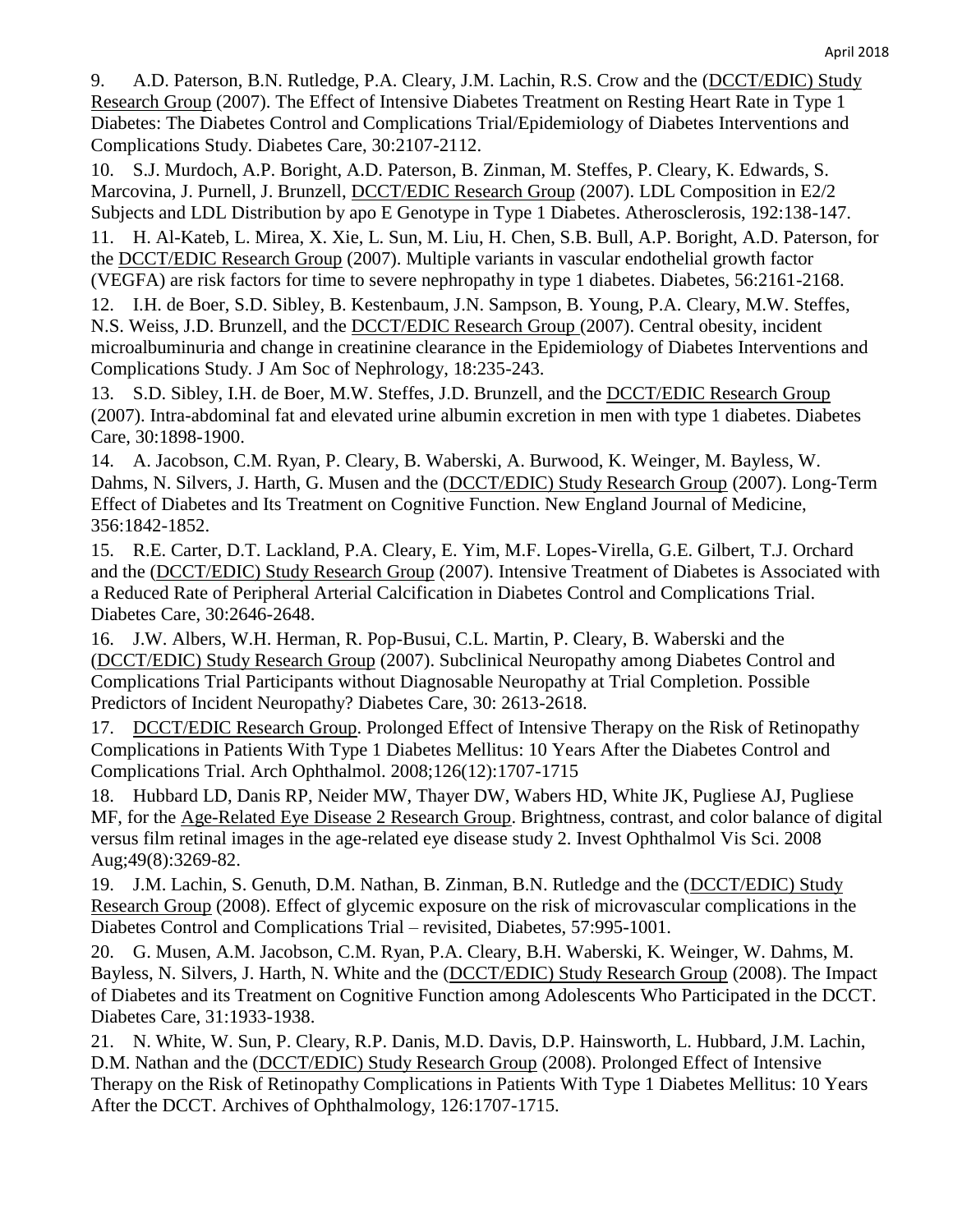22. H. Al-Kateb, A.P. Boright, L. Mirea, X. Xie, R. Sutradhar, A. Mowjoodi, B. Bharaj, M. Liu, J.M. Bucksa, V.L. Arends, M.W. Steffes, P.A. Cleary, W. Sun, J.M. Lachin, P.S. Thorner, M. Ho, A.J. McKnight, A.P. Maxwell, D.A. Savage, K.K. Kidd, J.R. Kidd, W.C. Speed, T.J. Orchard, R.G. Miller, L. Sun, S.B. Bull, A.D. Paterson, **DCCT/EDIC Research Group** (2008). Multiple SOD1/SFRS15 variants are associated with the development and progression of diabetic nephropathy. Diabetes 57:218-28.

23. I.H. de Boer, B. Kestenbaum, T.C. Rue, M.W. Steffes, P.A. Cleary, M.E. Molitch, J.M. Lachin, N.S. Weiss, J.D. Brunzell and the **DCCT/EDIC Research Group** (2008). Insulin therapy, hyperglycemia, and hypertension in type 1 diabetes. Archives of Internal Medicine, 168:1867-1873.

24. Nolte IM, Wallace C, Newhouse SJ, Waggott D, Fu J, Soranzo N, Gwilliam R, Deloukas P, Savelieva I, Zheng D, Dalageorgou C, Farrall M, Samani NJ, Connell J, Brown M, Dominiczak A, Lathrop M, Zeggini E, Wain LV; Wellcome Trust Case Control Consortium; DCCT/EDIC Research Group. Common genetic variation near the phospholamban gene is associated with cardiac repolarisation: meta-analysis of three genome-wide association studies. PLoS One. 2009, 4(7):e6138.

25. Pop-Busui R, Low PA, Waberski BH, Martin CL, Albers JW, Feldman EL, Sommer C, Cleary PA, Lachin JM, Herman WH; **DCCT/EDIC Research Group**. Effects of prior intensive insulin therapy on cardiac autonomic nervous system function in type 1 diabetes mellitus: the Diabetes Control and Complications Trial/Epidemiology of Diabetes Interventions and Complications study (DCCT/EDIC). Circulation. 2009 Jun 9;119(22):2886-93.

26. Penson DF, Wessells H, Cleary P, Rutledge BN; DCCT/EDIC Research Group. Sexual dysfunction and symptom impact in men with long-standing type 1 diabetes in the DCCT/EDIC cohort. J Sex Med. 2009 Jul;6(7):1969-78.

27. Enzlin P, Rosen R, Wiegel M, Brown J, Wessells H, Gatcomb P, Rutledge B, Chan KL, Cleary PA; DCCT/EDIC Research Group. Sexual dysfunction in women with type 1 diabetes: long-term findings from the DCCT/ EDIC study cohort. Diabetes Care. 2009 May;32(5):780-5.

28. Pezzolesi MG, Poznik GD, Mychaleckyj JC, Paterson AD, Barati MT, Klein JB, Ng DP, Placha G, Canani LH, Bochenski J, Waggott D, Merchant ML, Krolewski B, Mirea L, Wanic K, Katavetin P, Kure M, Wolkow P, Dunn JS, Smiles A, Walker WH, Boright AP, Bull SB; DCCT/EDIC Research Group, Doria A, Rogus JJ, Rich SS, Warram JH, Krolewski AS. Genome-wide association scan for diabetic nephropathy susceptibility genes in type 1 diabetes. Diabetes. 2009 Jun;58(6):1403-10.

29. Van Den Eeden SK, Sarma AV, Rutledge BN, Cleary PA, Kusek JW, Nyberg LM, McVary KT, Wessells H; DCCT/EDIC Research Group. Effect of intensive glycemic control and diabetes complications on lower urinary tract symptoms in men with type 1 diabetes: Diabetes Control and Complications Trial/Epidemiology of Diabetes Interventions and Complications (DCCT/EDIC) study. Diabetes Care. 2009 Apr;32(4):664-70.

30. Grant SF, Qu HQ, Bradfield JP, Marchand L, Kim CE, Glessner JT, Grabs R, Taback SP, Frackelton EC, Eckert AW, Annaiah K, Lawson ML, Otieno FG, Santa E, Shaner JL, Smith RM, Skraban R, Imielinski M, Chiavacci RM, Grundmeier RW, Waggott D, Paterson AD, Monos DS; DCCT/EDIC Research Group, Polychronakos C, Hakonarson H. Follow-up analysis of genome-wide association data identifies novel loci for type 1 diabetes. Diabetes. 2009 Jan;58(1):290-5.

31. L.M. Delahanty, D.M. Nathan, J.M. Lachin, F.B. Hu, P.A. Cleary, G.K. Ziegler, J. Wylie-Rosett, D.J. Wexler and the (DCCT/EDIC) Study Research Group (2009). Association of diet with glycated hemoglobin during intensive treatment of type 1 diabetes in the Control and Complications Trial. American Journal of Clinical Nutrition, 89:518-524.

32. S.F. Grant, H.Q. Qu, J.P. Bradfield, L. Marchand, C.E. Kim, J.T. Glessner, R. Grabs, S.P. Taback, E.C. Frackelton, A.W. Eckert, K. Annaiah, M.L. Lawson, F.G. Otieno, E. Santa, J.L. Shaner, R.M. Smith, R. Skraban, M. Imielinski, R.M. Chiavacci, R.W. Grundmeier, C.A. Stanley, S.E. Kirsch, D. Waggott, A.D. Paterson, D.S. Monos, C. Polychronakos, H. Hakonarson and the DCCT/EDIC Research Group (2009). Follow up analysis of genome-wide association data identifies novel loci for type 1 diabetes. Diabetes, 58:290-295.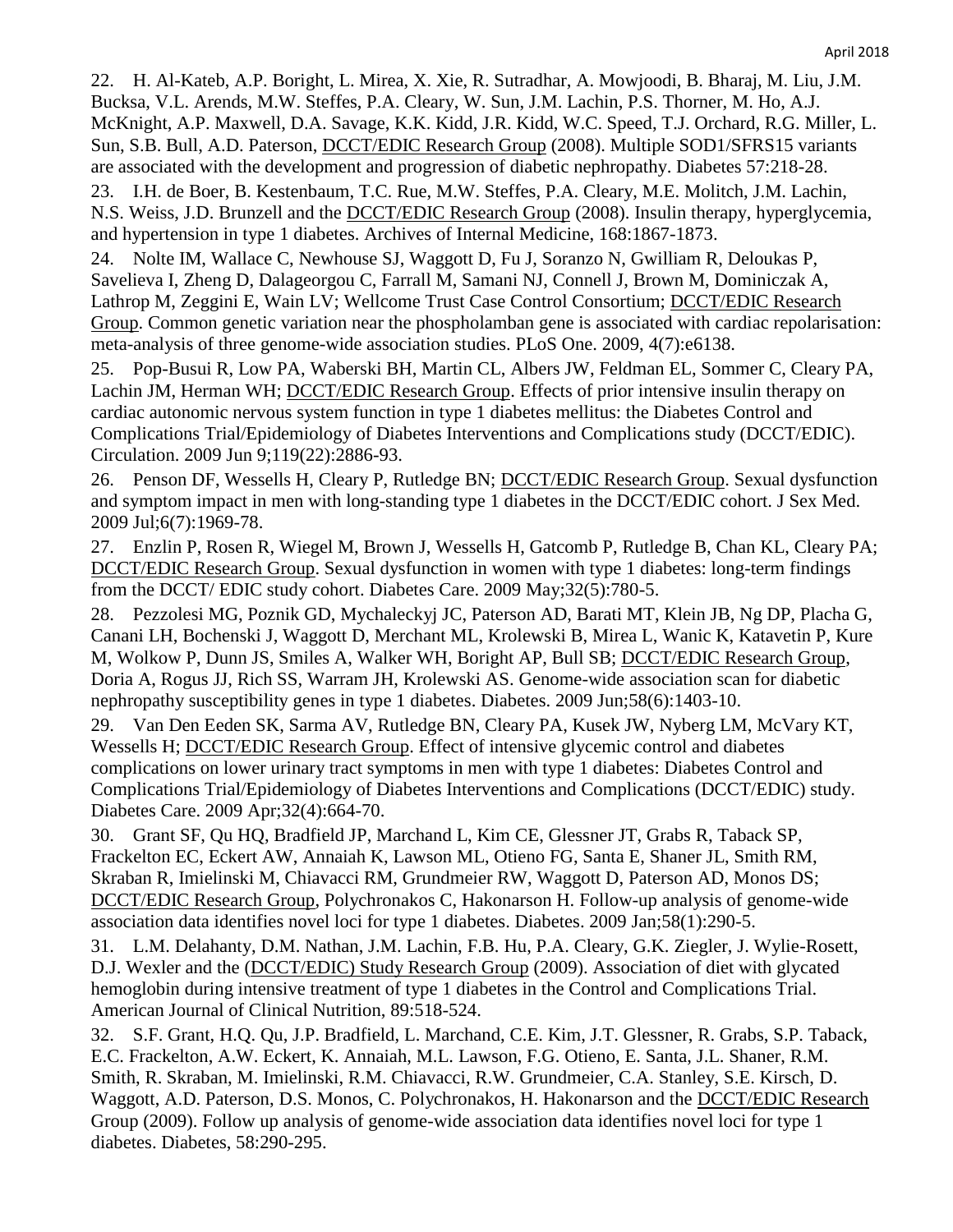33. Diabetes Control and Complications Trial/Epidemiology of Diabetes Interventions and

Complications (DCCT/EDIC) Research Group, Nathan DM, Zinman B, Cleary PA, Backlund JY, Genuth S, Miller R, Orchard TJ. Modern-day clinical course of type 1 diabetes mellitus after 30 years' duration: the diabetes control and complications trial/epidemiology of diabetes interventions and complications and Pittsburgh epidemiology of diabetes complications experience (1983-2005). Arch Intern Med. 2009 Jul 27;169(14):1307-16.

34. Larkin ME, Backlund JY, Cleary P, Bayless M, Schaefer B, Canady J, Nathan DM; Diabetes Control and Complications Trial/Epidemiology of Diabetes Interventions and Complications (DCCT/EDIC) Research Group. Disparity in management of diabetes and coronary heart disease risk factors by sex in DCCT/EDIC. Diabet Med. 2010 Apr;27(4):451-8.

35. Wang B, Carter RE, Jaffa MA, Nakerakanti S, Lackland D, Lopes-Virella M, Trojanowska M, Luttrell LM, Jaffa AA; DCCT/EDIC Study Group. Genetic variant in the promoter of connective tissue growth factor gene confers susceptibility to nephropathy in type 1 diabetes. J Med Genet. 2010 Jun;47(6):391-7.

36. Pop-Busui R, Herman WH, Feldman EL, Low PA, Martin CL, Cleary PA, Waberski BH, Lachin JM, Albers JW; DCCT/EDIC Research Group. DCCT and EDIC studies in type 1 diabetes: lessons for diabetic neuropathy regarding metabolic memory and natural history. Curr Diab Rep. 2010 Aug;10(4):276-82.

37. Younes N, Cleary PA, Steffes MW, de Boer IH, Molitch ME, Rutledge BN, Lachin JM, Dahms W; DCCT/EDIC Research Group. Comparison of urinary albumin-creatinine ratio and albumin excretion rate in the Diabetes Control and Complications Trial/Epidemiology of Diabetes Interventions and Complications study. Clin J Am Soc Nephrol. 2010 Jul;5(7):1235-42.

38. Martin CL, Waberski BH, Pop-Busui R, Cleary PA, Catton S, Albers JW, Feldman EL, Herman WH; The **DCCT/EDIC Research Group.** Vibration Perception Threshold as a Measure of Distal Symmetrical Peripheral Neuropathy in Type 1 Diabetes: Results from the Diabetes Control and Complications Trial/Epidemiology of Diabetes Interventions and Complications (DCCT/EDIC). Diabetes Care. 2010 Dec;33(12):2635-41.

39. White NH, Sun W, Cleary PA, Tamborlane WV, Danis RP, Hainsworth DP, Davis MD; DCCT-EDIC Research Group. Effect of prior intensive therapy in type 1 diabetes on 10-year progression of retinopathy in the DCCT/EDIC: comparison of adults and adolescents. Diabetes. 2010; 59(5):1244-53.

40. Larkin ME, Backlund JY, Cleary P, Bayless M, Schaefer B, Canady J, Nathan DM; Diabetes Control and Complications Trial/Epidemiology of Diabetes Interventions and Complications (DCCT/EDIC) Research Group. Disparity in management of diabetes and coronary heart disease risk factors by sex in DCCT/EDIC. Diabet Med. 2010 Apr;27(4):451-8.

41. Pop-Busui R, Herman WH, Feldman EL, Low PA, Martin CL, Cleary PA, Waberski BH, Lachin JM, Albers JW; for the DCCT/EDIC Research Group. DCCT and EDIC Studies in Type 1 Diabetes: Lessons for Diabetic Neuropathy Regarding Metabolic Memory and Natural History. Curr Diab Rep. 2010 Aug;10(4):276-82.

42. Younes N, Cleary PA, Steffes MW, de Boer IH, Molitch ME, Rutledge BN, Lachin JM, Dahms W; for the DCCT/EDIC Research Group. Comparison of Urinary Albumin-Creatinine Ratio and Albumin Excretion Rate in the Diabetes Control and Complications Trial/Epidemiology of Diabetes Interventions and Complications Study. Clin J Am Soc Nephrol. 2010 Jul;5(7):1235-42.

43. Albers JW, Herman WH, Pop-Busui R, Feldman EL, Martin CL, Cleary PA, Waberski BH, Lachin JM; for the DCCT/EDIC Research Group. Effect Of Prior Intensive Insulin Treatment During The Diabetes Control And Complications Trial (DCCT) On Peripheral Neuropathy In Type 1 Diabetes During The Epidemiology Of Diabetes Interventions, And Complications (EDIC) Study. Diabetes Care. 2010 May;33(5):1090-6.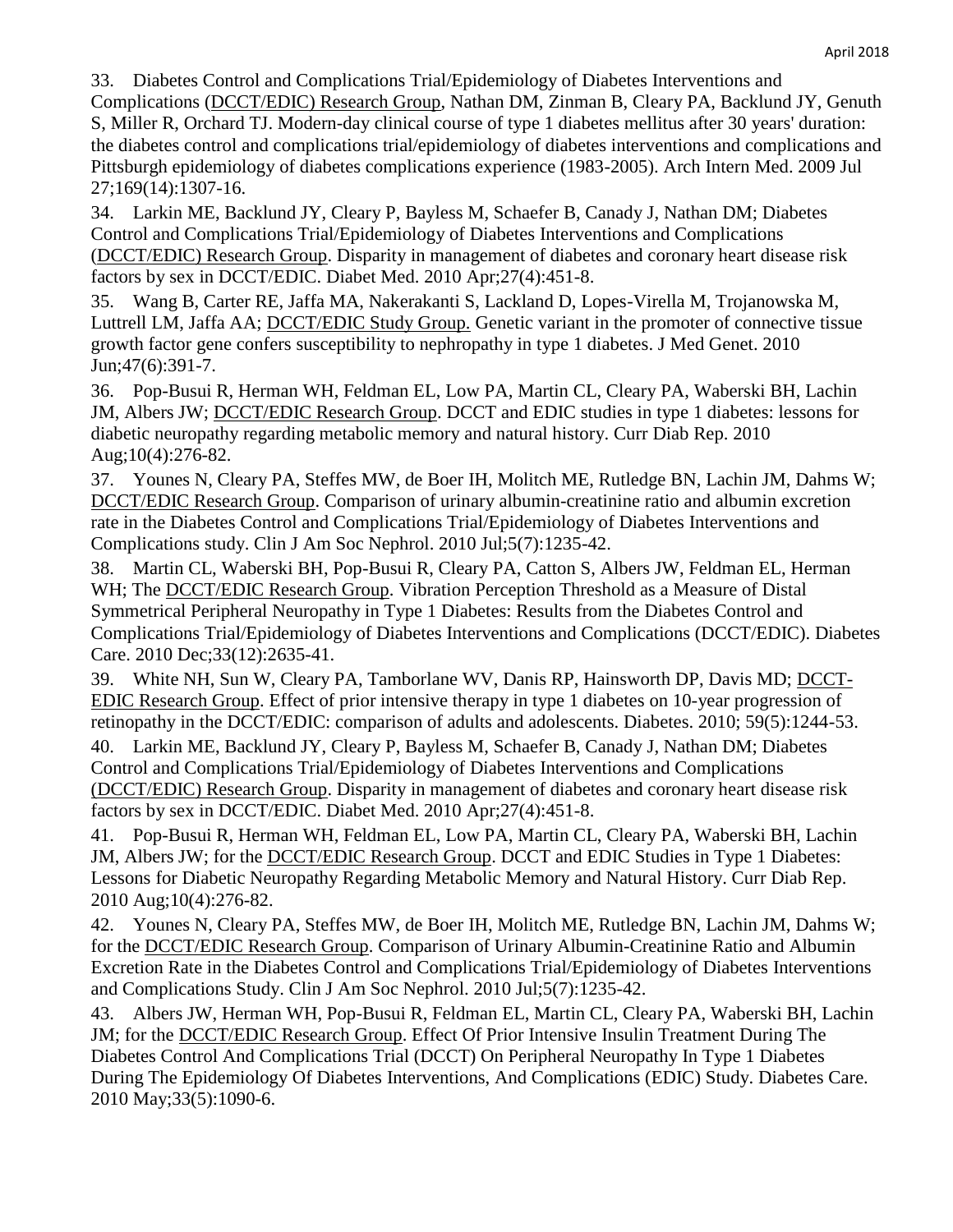44. Jacobson AM, Paterson AD, Ryan CM, Cleary PA, Waberski BH, Weinger K, Musen G, Dahms W, Bayless M, Silvers N, Harth J, Boright AP; DCCT/EDIC Research Group. The associations of apolipoprotein E and angiotensin-converting enzyme polymorphisms and cognitive function in Type 1 diabetes based on an 18-year follow-up of the DCCT cohort. Diabet Med. 2010 Jan;27(1):15-22.

45. Yoo YJ, Bull SB, Paterson AD, Waggott D, Sun L; DCCT/EDIC Research Group. Were genomewide linkage studies a waste of time? Exploiting candidate regions within genome-wide association studies. Genet Epidemiol. Genet Epidemiol. 2010 Feb;34(2):107-18.

46. Aiello LP, Edwards AR, Beck RW, Bressler NM, Davis MD, Ferris F, Glassman AR, Ip MS, Miller KM, DRCR Network. Factors associated with improvement and worsening of visual acuity 2 years after focal/grid photocoagulation for diabetic macular edema. Ophthalmology. 2010 May;117(5):946-53.

47. Martin CL, Waberski BH, Pop-Busui R, Cleary PA, Catton S, Albers JW, Feldman EL, Herman WH; DCCT/EDIC Research Group. Vibration perception threshold as a measure of distal symmetrical peripheral neuropathy in type 1 diabetes: results from the DCCT/EDIC study. Diabetes Care. 2010 Dec;33(12):2635-41.

48. DCCT/EDIC Research Group, de Boer IH, Sun W, Cleary PA, Lachin JM, Molitch ME, Steffes MW, Zinman B. Intensive diabetes therapy and glomerular filtration rate in type 1 diabetes. N Engl J Med. 2011 Dec 22;365(25):2366-76.

49. Gangaputra S, Almukhtar T, Glassman AR, Aiello LP, Bressler NM, Bressler SB, Danis RP, Davis MD, for the Diabetic Retinopathy Clinical Research Network. Comparison of Film and Digital Fundus Photographs in Eyes of Individuals with Diabetes Mellitus. Invest Ophthalmol Vis Sci. 2011 Aug 3;52(9):6168-73.

50. Diabetic Retinopathy Clinical Research Network, Googe J, Brucker AJ, Bressler NM, Qin H, Aiello LP, Antoszyk A, Beck RW, Bressler SB, Ferris FL 3rd, Glassman AR, Marcus D, Stockdale CR. Randomized trial evaluating short-term effects of intravitreal ranibizumab or triamcinolone acetonide on macular edema after focal/grid laser for diabetic macular edema in eyes also receiving panretinal photocoagulation. Retina. 2011 Jun;31(6):1009-27.

51. Turkbey EB, Backlund JY, Genuth S, Jain A, Miao C, Cleary PA, Lachin JM, Nathan DM, van der Geest RJ, Soliman EZ, Liu CY, Lima JA, Bluemke DA; the DCCT/EDIC Research Group. Myocardial Structure, Function, and Scar in Patients With Type 1 Diabetes Mellitus. Circulation. 2011 Oct 18;124(16):1737-1746. Epub 2011 Sep 26.

52. Lopes-Virella MF, Carter RE, Baker NL, Lachin J, Virella G; the DCCT/EDIC Research Group. High levels of oxidized LDL in circulating immune complexes are associated with increased odds of developing abnormal albuminuria in Type 1 diabetes. Nephrol Dial Transplant. 2011 Aug 19.

53. Hubbard LD, Sun W, Cleary PA, Danis RP, Hainsworth DP, Peng Q, Susman RA, Aiello LP, Davis MD; Diabetes Control and Complications Trial/Epidemiology of Diabetes Interventions and

Complications Study Research Group. Comparison of digital and film grading of diabetic retinopathy severity in the diabetes control and complications trial/epidemiology of diabetes interventions and complications study. Arch Ophthalmol. 2011 Jun;129(6):718-26

54. Googe, J; Brucker, AJ; Bressler, NM; Qin, H; Aiello, LP; Antoszyk, A; Beck, RW; Bressler, SB; Ferris, FL; Glassman, AR; Marcus, D; Stockdale, CR; The Diabetic Retinopathy Clinical Research Network. Randomized Trial Evaluating Short-Term Effects of Intravitreal Ranibizumab or Triamcinolone Acetonide on Macular Edema After Focal/Grid Laser for Diabetic Macular Edema in Eyes Also Receiving Panretinal Photocoagulation. Retina. 31(6):1009-1027, June 2011.

55. Chew EY, Glassman AR, Beck RW, Bressler NM, Fish GE, Ferris FL, Kinyoun JL; Diabetic Retinopathy Clinical Research Network. Side effects associated with peribulbar injections of triamcinolone acetonide for diabetic macular edema. Retina. 2011 Feb;31(2):284-9.

56. Hubbard LD, Sun W, Cleary PA, Danis RP, Hainsworth DP, Peng Q, Susman RA, Aiello LP, Davis MD; Diabetes Control and Complications Trial/Epidemiology of Diabetes Interventions and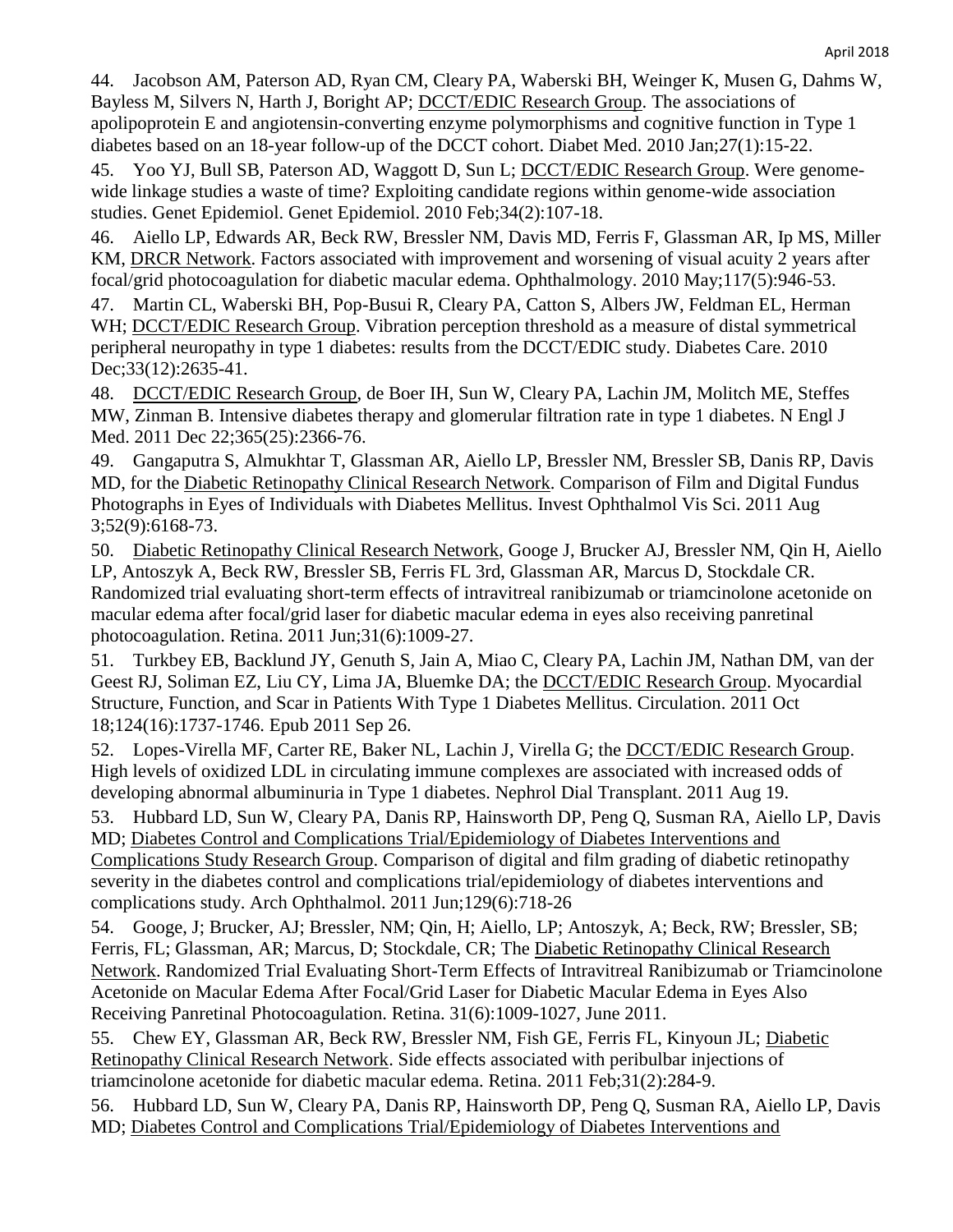Complications Study Research Group. Comparison of digital and film grading of diabetic retinopathy severity in the diabetes control and complications trial/epidemiology of diabetes interventions and complications study. Arch Ophthalmol. 2011 Jun;129(6):718-26.

57. Elman MJ, Bressler NM, Qin H, Beck RW, Ferris FL 3rd, Friedman SM, Glassman AR, Scott IU, Stockdale CR, Sun JK; Diabetic Retinopathy Clinical Research Network. Expanded 2-year follow-up of ranibizumab plus prompt or deferred laser or triamcinolone plus prompt laser for diabetic macular edema. Ophthalmology. 2011 Apr;118(4):609-14.

58. de Boer IH, Rue TC, Cleary PA, Lachin JM, Molitch ME, Steffes MW, Sun W, Zinman B, Brunzell JD; Diabetes Control and Complications Trial/Epidemiology of Diabetes Interventions and

Complications Study Research Group, White NH, Danis RP, Davis MD, Hainsworth D, Hubbard LD, Nathan DM. Long-term renal outcomes of patients with type 1 diabetes mellitus and microalbuminuria: an analysis of the Diabetes Control and Complications Trial/Epidemiology of Diabetes Interventions and Complications cohort. Arch Intern Med. 2011 Mar 14;171(5):412-20.

59. Sun JK, Aiello LP, Cavallerano JD, Stockman M, Miller KM, Qin H, Beck RW, Glassman AR; Diabetic Retinopathy Clinical Research Network. Visual acuity testing using autorefraction or pinhole occluder compared with a manual protocol refraction in individuals with diabetes. Ophthalmology. 2011 Mar;118(3):537-42.

60. Polak JF, Backlund JY, Cleary PA, Harrington AP, O'Leary DH, Lachin JM, Nathan DM; DCCT/EDIC Research Group. Progression of carotid artery intima-media thickness during 12 years in the Diabetes Control and Complications Trial/Epidemiology of Diabetes Interventions and Complications (DCCT/EDIC) study. Diabetes. 2011 Feb;60(2):607-13.

61. Sun L, Dimitromanolakis A, Faye LL, Paterson AD, Waggott D; The DCCT/EDIC Research Group, Bull SB. BR-squared: a practical solution to the winner's curse in genome-wide scans. Hum Genet. 2011 May;129(5):545-52.

62. Jacobson AM, Ryan CM, Cleary PA, Waberski BH, Weinger K, Musen G, Dahms W; and the DCCT/EDIC Research Group. Biomedical risk factors for decreased cognitive functioning in type 1 diabetes: an 18 year follow-up of the Diabetes Control and Complications Trial (DCCT) cohort. Diabetologia. 2011 Feb;54(2):245-55

63. Klein RL, Carter RE, Jenkins AJ, Lyons TJ, Baker NL, Gilbert GE, Virella G, Lopes-Virella MF; the DCCT/EDIC Research Group. LDL-containing immune complexes in the DCCT/EDIC cohort: associations with lipoprotein subclasses. J Diabetes Complications. 2011 Mar;25(2):73-82.

64. Lopes-Virella MF, Baker NL, Hunt KJ, Lachin J, Nathan D, Virella G; The DCCT/EDIC Research Group. Oxidized LDL immune complexes and coronary artery calcification in type 1 diabetes. Atherosclerosis. 2011 Feb;214(2):462-7.

65. Lopes-Virella MF, Hunt KJ, Baker NL, Lachin J, Nathan DM, Virella G; the Diabetes Control and Complications Trial/Epidemiology of Diabetes Interventions and Complications Research Group. The Levels of Oxidized LDL and AGE- LDL in Circulating Immune Complexes are strongly associated with increased levels of Carotid Intima-Media Thickness and its progression in Type 1 Diabetes. Diabetes. 2011 Feb;60(2):582-9.

66. Jacobson AM, Ryan CM, Cleary PA, Waberski BH, Weinger K, Musen G, Dahms W; and the DCCT/EDIC Research Group. Biomedical risk factors for decreased cognitive functioning in type 1 diabetes: an 18 year follow-up of the Diabetes Control and Complications Trial (DCCT) cohort. Diabetologia. 2011 Feb;54(2):245-55.

67. Chalam KV, Bressler SB, Edwards AR, Berger BB, Bressler NM, Glassman AR, Grover S, Gupta SK, Nielsen JS; for the Diabetic Retinopathy Clinical Research Network. Retinal Thickness in People with Diabetes and Minimal or No Diabetic Retinopathy: Heidelberg Spectralis Optical Coherence Tomography. Invest Ophthalmol Vis Sci. 2012 Dec 13;53(13):8154-8161.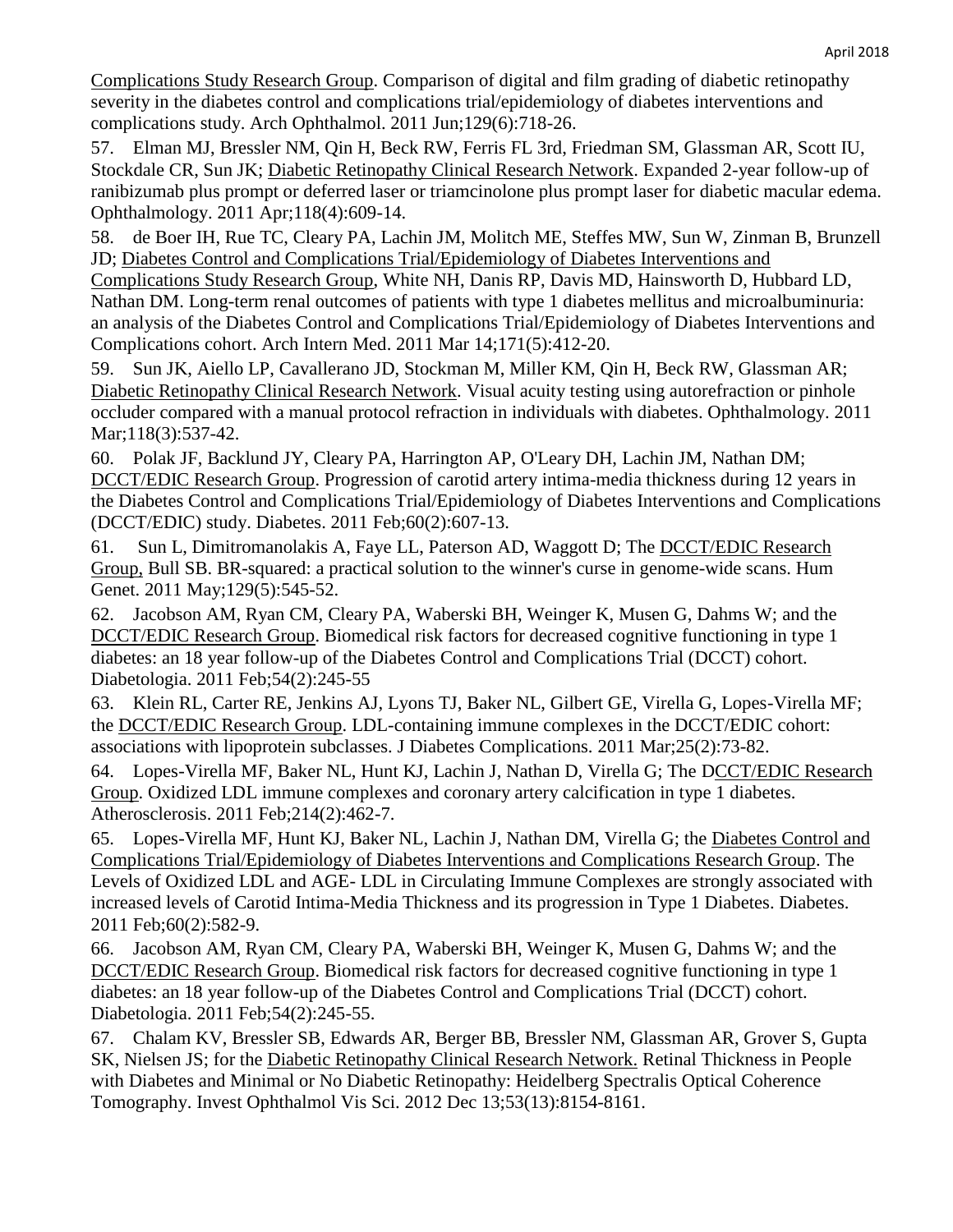68. Diabetic Retinopathy Clinical Research Network, Elman MJ, Qin H, Aiello LP, Beck RW, Bressler NM, Ferris FL 3rd, Glassman AR, Maturi RK, Melia M. Intravitreal Ranibizumab for Diabetic Macular Edema with Prompt versus Deferred Laser Treatment: Three-Year Randomized Trial Results. Ophthalmology. 2012 Sep 19. pii: S0161-6420(12)00805-6.

69. Bressler SB, Qin H, Beck RW, Chalam KV, Kim JE, Melia M, Wells JA; for the Diabetic Retinopathy Clinical Research Network. Factors Associated With Changes in Visual Acuity and Central Subfield Thickness at 1 Year After Treatment for Diabetic Macular Edema With Ranibizumab. Arch Ophthalmol. 2012 Sep 1;130(9):1153-1161.

70. The AREDS2 Research Group; Writing Committee, Chew EY, Clemons T, Sangiovanni JP, Danis R, Domalpally A, McBee W, Sperduto R, Ferris FL. The Age-Related Eye Disease Study 2 (AREDS2): Study Design and Baseline Characteristics (AREDS2 Report Number 1). Ophthalmology. 2012 Nov;119(11):2282-2289.

71. Diabetic Retinopathy Clinical Research Network, Bressler NM, Miller KM, Beck RW, Bressler SB, Glassman AR, Kitchens JW, Melia M, Schlossman DK. Observational study of subclinical diabetic macular edema. Eye (Lond). 2012;26(6):900-1.

72. Bhavsar AR, Stockdale CR, Ferris FL III, Brucker AJ, Bressler NM, Glassman AR, for the Diabetic Retinopathy Clinical Research Network. Update on Risk of Endophthalmitis After Intravitreal Drug Injections and Potential Impact of Elimination of Topical Antibiotics. Arch Ophthalmol. 2012, 130(6):809-810.

73. van Koolwijk LM, Ramdas WD, Ikram MK, DCCT/EDIC Research Group, et al. Common genetic determinants of intraocular pressure and primary open-angle glaucoma. PLoS Genet. 2012 May;8(5):e1002611.

74. Diabetic Retinopathy Clinical Research Network, Bressler NM, Miller KM, Beck RW, Bressler SB, Glassman AR, Kitchens JW, Melia M, Schlossman DK. Observational study of subclinical diabetic macular edema. Eye (Lond). 2012 Jun;26(6):833-40. Epub 2012 Mar 23.

75. Glassman AR, Stockdale CR, Beck RW, Baker C, Bressler NM; Diabetic Retinopathy Clinical Research Network. Evaluation of masking study participants to intravitreal injections in a randomized clinical trial. Arch Ophthalmol. 2012 Feb;130(2):190-4.

76. Sun JK, Qin H, Aiello LP, Melia M, Beck RW, Andreoli CM, Edwards PA, Glassman AR, Pavlica MR; DRCR Network. Evaluation of visual acuity measurements after autorefraction vs manual refraction in eyes with and without diabetic macular edema. Arch Ophthalmol. 2012 Apr;130(4):470-9.

77. Cheng CY, Schache M, Ikram MK, Young TL, Guggenheim JA, Vitart V, MacGregor S, Verhoeven VJ, Barathi VA, Liao J, Hysi PG, Bailey-Wilson JE, St Pourcain B, Kemp JP, McMahon G, Timpson NJ, Evans DM, Montgomery GW, Mishra A, Wang YX, Wang JJ, Rochtchina E, Polasek O, Wright AF, Amin N, van Leeuwen EM, Wilson JF, Pennell CE, van Duijn CM, de Jong PT, Vingerling JR, Zhou X, Chen P, Li R, Tay WT, Zheng Y, Chew M; Consortium for Refractive Error and Myopia, Burdon KP, Craig JE, Iyengar SK, Igo RP Jr, Lass JH Jr; Fuchs' Genetics Multi-Center Study Group, Chew EY, Haller T, Mihailov E, Metspalu A, Wedenoja J, Simpson CL, Wojciechowski R, Höhn R, Mirshahi A, Zeller T, Pfeiffer N, Lackner KJ; Wellcome Trust Case Control Consortium 2, Bettecken T, Meitinger T, Oexle K, Pirastu M, Portas L, Nag A, Williams KM, Yonova-Doing E, Klein R, Klein BE, Hosseini SM, Paterson AD; Diabetes Control and Complications Trial/Epidemiology of Diabetes Interventions, and Complications Research Group, Makela KM, Lehtimaki T, Kahonen M, Raitakari O, Yoshimura N, Matsuda F, Chen LJ, Pang CP, Yip SP, Yap MK, Meguro A, Mizuki N, Inoko H, Foster PJ, Zhao JH, Vithana E, Tai ES, Fan Q, Xu L, Campbell H, Fleck B, Rudan I, Aung T, Hofman A, Uitterlinden AG, Bencic G, Khor CC, Forward H, Pärssinen O, Mitchell P, Rivadeneira F, Hewitt AW, Williams C, Oostra BA, Teo YY, Hammond CJ, Stambolian D, Mackey DA, Klaver CC, Wong TY, Saw SM, Baird PN.. Nine Loci for Ocular Axial Length Identified through Genome-wide Association Studies, Including Shared Loci with Refractive Error. Am J Hum Genet. 2013 Aug 8;93(2):264-77.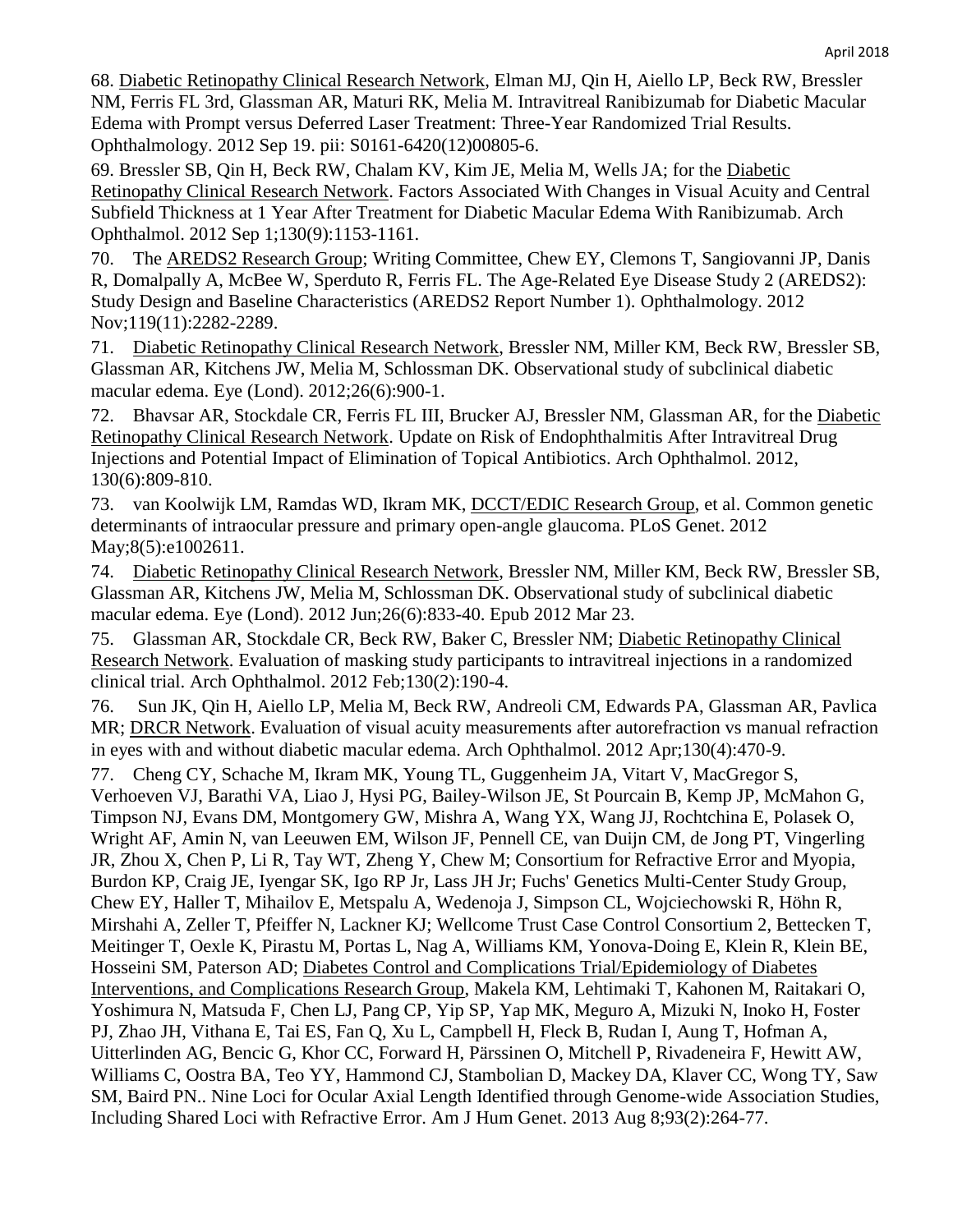78. Domalpally A, Danis RP, Chew EY, Clemons TE, Reed S, Sangiovanni JP, Ferris FL 3rd; Age-Related Eye Disease Study 2 Research Group. Evaluation of Optimized Digital Fundus Reflex Photographs for Lens Opacities in the Age-Related Eye Disease Study 2: AREDS2 Report 7. Invest Ophthalmol Vis Sci. 2013 Sep 5;54(9):5989-94.

79. Age-Related Eye Disease Study 2 (AREDS2) Research Group, Chew EY, Sangiovanni JP, Ferris FL, Wong WT, Agron E, Clemons TE, Sperduto R, Danis R, Chandra SR, Blodi BA, Domalpally A, Elman MJ, Antoszyk AN, Ruby AJ, Orth D, Bressler SB, Fish GE, Hubbard GB, Klein ML, Friberg TR, Rosenfeld PJ, Toth CA, Bernstein P; Lutein/Zeaxanthin for the Treatment of Age-Related Cataract: AREDS2 Randomized Trial Report No. 4. JAMA Ophthalmol. 2013 Jul 1;131(7):843-50.

80. Jacobson AM, Braffett BH, Cleary PA, Gubitosi-Klug RA, Larkin ME; DCCT/EDIC Research Group. The long-term effects of type 1 diabetes treatment and complications on health-related quality of life: a 23-year follow-up of the Diabetes Control and Complications/Epidemiology of Diabetes Interventions and Complications cohort. Diabetes Care. 2013 Oct;36(10):3131-8.

81. Orchard TJ, Lyons TJ, Cleary PA, Braffett BH, Maynard J, Cowie C, Gubitosi-Klug RA, Way J, Anderson K, Barnie A, Villavicencio S; DCCT/EDIC Research Group. The association of skin intrinsic fluorescence with type 1 diabetes complications in the DCCT/EDIC study. Diabetes Care. 2013 Oct;36(10):3146-53.

82. Age-Related Eye Disease Study 2 Research Group. Lutein + zeaxanthin and omega-3 fatty acids for age-related macular degeneration: the Age-Related Eye Disease Study 2 (AREDS2) randomized clinical trial. JAMA. 2013 May 15;309(19):2005-15.

83. Danis RP, Domalpally A, Chew EY, Clemons TE, Armstrong J, Sangiovanni JP, Ferris FL 3rd; AREDS2 Study Group. Methods and Reproducibility of Grading Optimized Digital Color Fundus Photographs in the Age-Related Eye Disease Study 2 (AREDS2 Report Number 2). Invest Ophthalmol Vis Sci. 2013 Jul 8;54(7):4548-54.

84. Diabetic Retinopathy Clinical Research Network. Randomized Clinical Trial Evaluating Intravitreal Ranibizumab or Saline for Vitreous Hemorrhage From Proliferative Diabetic Retinopathy. JAMA Ophthalmol. 2013 Jan 31:1-11.

85. Simpson CL, Wojciechowski R, Oexle K, Murgia F, Portas L, Li X, Verhoeven VJ, Vitart V, Schache M, Hosseini SM, Hysi PG, Raffel LJ, Cotch MF, Chew E, Klein BE, Klein R, Wong TY, van Duijn CM, Mitchell P, Saw SM, Fossarello M, Wang JJ; DCCT/EDIC Research Group, Polašek O, Campbell H, Rudan I, Oostra BA, Uitterlinden AG, Hofman A, Rivadeneira F, Amin N, Karssen LC, Vingerling JR, Döring A, Bettecken T, Bencic G, Gieger C, Wichmann HE, Wilson JF, Venturini C, Fleck B, Cumberland PM, Rahi JS, Hammond CJ, Hayward C, Wright AF, Paterson AD, Baird PN, Klaver CC, Rotter JI, Pirastu M, Meitinger T, Bailey-Wilson JE, Stambolian D. Genome-wide metaanalysis of myopia and hyperopia provides evidence for replication of 11 loci. PLoS One. 2014 Sep 18;9(9):e107110.

86. Age-Related Eye Disease Study 2 Research Group, Huynh N, Nicholson BP, Agrón E, Clemons TE, Bressler SB, Rosenfeld PJ, Chew EY.. Visual acuity after cataract surgery in patients with agerelated macular degeneration: age-related eye disease study 2 report number 5. Ophthalmology. 2014 Jun;121(6):1229-36.

87. Writing Group for the AREDS2 Research Group, [Bonds DE,](https://www.ncbi.nlm.nih.gov/pubmed/?term=Bonds%20DE%5BAuthor%5D&cauthor=true&cauthor_uid=24638908) [Harrington M,](https://www.ncbi.nlm.nih.gov/pubmed/?term=Harrington%20M%5BAuthor%5D&cauthor=true&cauthor_uid=24638908) [Worrall BB,](https://www.ncbi.nlm.nih.gov/pubmed/?term=Worrall%20BB%5BAuthor%5D&cauthor=true&cauthor_uid=24638908) [Bertoni](https://www.ncbi.nlm.nih.gov/pubmed/?term=Bertoni%20AG%5BAuthor%5D&cauthor=true&cauthor_uid=24638908)  [AG,](https://www.ncbi.nlm.nih.gov/pubmed/?term=Bertoni%20AG%5BAuthor%5D&cauthor=true&cauthor_uid=24638908) [Eaton CB,](https://www.ncbi.nlm.nih.gov/pubmed/?term=Eaton%20CB%5BAuthor%5D&cauthor=true&cauthor_uid=24638908) [Hsia J,](https://www.ncbi.nlm.nih.gov/pubmed/?term=Hsia%20J%5BAuthor%5D&cauthor=true&cauthor_uid=24638908) [Robinson J,](https://www.ncbi.nlm.nih.gov/pubmed/?term=Robinson%20J%5BAuthor%5D&cauthor=true&cauthor_uid=24638908) [Clemons TE,](https://www.ncbi.nlm.nih.gov/pubmed/?term=Clemons%20TE%5BAuthor%5D&cauthor=true&cauthor_uid=24638908) [Fine LJ,](https://www.ncbi.nlm.nih.gov/pubmed/?term=Fine%20LJ%5BAuthor%5D&cauthor=true&cauthor_uid=24638908) [Chew EY.](https://www.ncbi.nlm.nih.gov/pubmed/?term=Chew%20EY%5BAuthor%5D&cauthor=true&cauthor_uid=24638908) Effect of long-chain ω-3 fatty acids and lutein + zeaxanthin supplements on cardiovascular outcomes: results of the Age-Related Eye Disease Study 2 (AREDS2) randomized clinical trial. JAMA Intern Med. 2014 May;174(5):763-71.

88. Kim C, Cleary PA, Cowie CC, Braffett BH, Dunn RL, Larkin ME, Gatcomb PM, Wessells HB, Nathan DM, Sarma AV; **DCCT/EDIC Research Group**. Effect of Glycemic Treatment and Microvascular Complications on Menopause in Women With Type 1 Diabetes in the Diabetes Control and Complications Trial/Epidemiology of Diabetes Interventions and Complications (DCCT/EDIC) Cohort. Diabetes Care. 2014 Mar;37(3):701-8.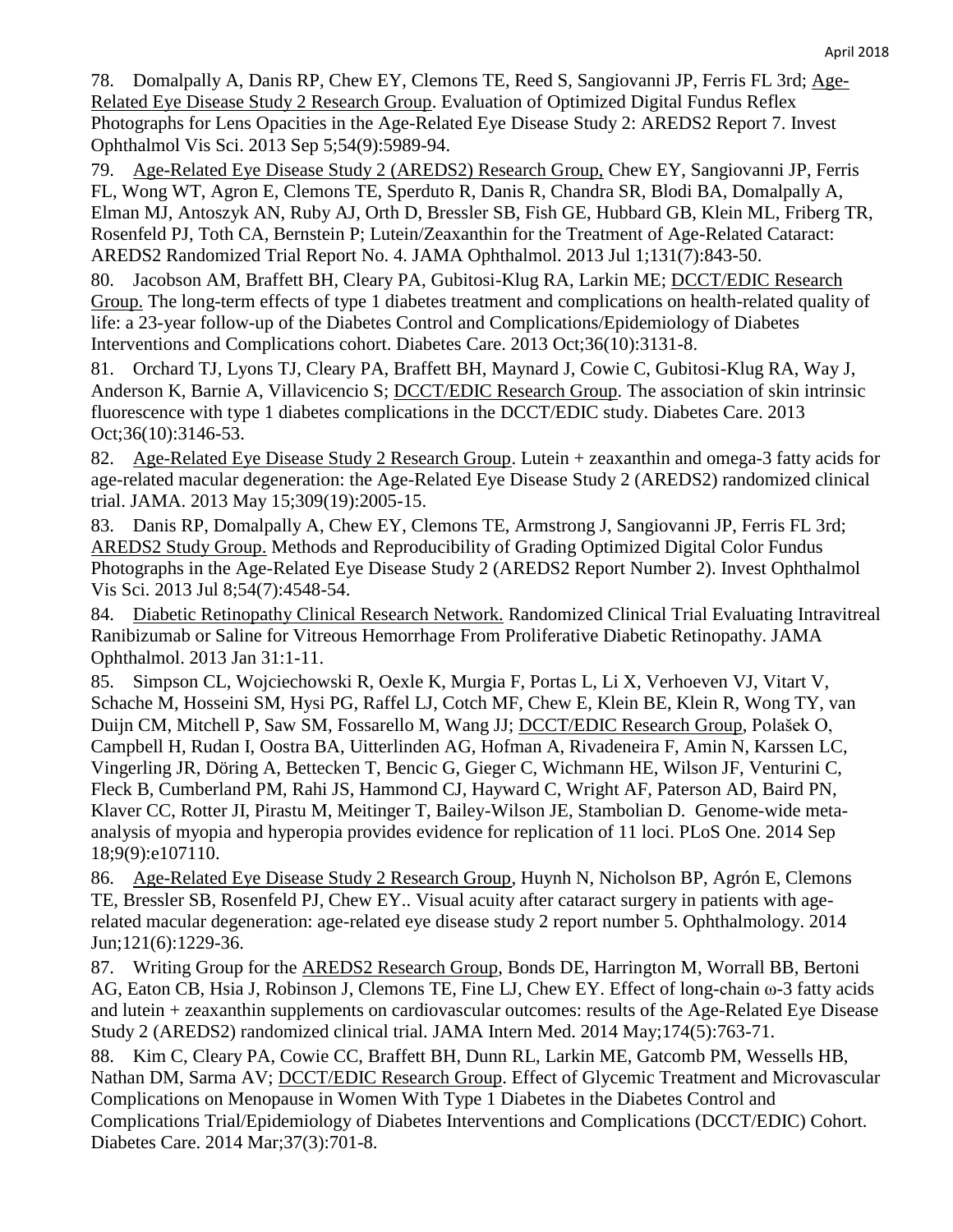89. Chew EY, Clemons TE, Bressler SB, Elman MJ, Danis RP, Domalpally A, Heier JS, Kim JE, Garfinkel RA; Appendix 1 for AREDS2-HOME Study Research Group. Randomized trial of the ForeseeHome monitoring device for early detection of neovascular age-related macular degeneration. The HOme Monitoring of the Eye (HOME) study design - HOME Study report number 1. Contemp Clin Trials. 2014 Mar;37(2):294-300.

90. Age-Related Eye Disease Study 2 (AREDS2) Research Group, [Chew EY,](https://www.ncbi.nlm.nih.gov/pubmed/?term=Chew%20EY%5BAuthor%5D&cauthor=true&cauthor_uid=24310343) [Clemons](https://www.ncbi.nlm.nih.gov/pubmed/?term=Clemons%20TE%5BAuthor%5D&cauthor=true&cauthor_uid=24310343) TE, [Sangiovanni JP,](https://www.ncbi.nlm.nih.gov/pubmed/?term=Sangiovanni%20JP%5BAuthor%5D&cauthor=true&cauthor_uid=24310343) [Danis RP,](https://www.ncbi.nlm.nih.gov/pubmed/?term=Danis%20RP%5BAuthor%5D&cauthor=true&cauthor_uid=24310343) [Ferris FL 3rd,](https://www.ncbi.nlm.nih.gov/pubmed/?term=Ferris%20FL%203rd%5BAuthor%5D&cauthor=true&cauthor_uid=24310343) [Elman MJ,](https://www.ncbi.nlm.nih.gov/pubmed/?term=Elman%20MJ%5BAuthor%5D&cauthor=true&cauthor_uid=24310343) [Antoszyk AN,](https://www.ncbi.nlm.nih.gov/pubmed/?term=Antoszyk%20AN%5BAuthor%5D&cauthor=true&cauthor_uid=24310343) [Ruby AJ,](https://www.ncbi.nlm.nih.gov/pubmed/?term=Ruby%20AJ%5BAuthor%5D&cauthor=true&cauthor_uid=24310343) [Orth D,](https://www.ncbi.nlm.nih.gov/pubmed/?term=Orth%20D%5BAuthor%5D&cauthor=true&cauthor_uid=24310343) [Bressler SB,](https://www.ncbi.nlm.nih.gov/pubmed/?term=Bressler%20SB%5BAuthor%5D&cauthor=true&cauthor_uid=24310343) [Fish](https://www.ncbi.nlm.nih.gov/pubmed/?term=Fish%20GE%5BAuthor%5D&cauthor=true&cauthor_uid=24310343)  [GE,](https://www.ncbi.nlm.nih.gov/pubmed/?term=Fish%20GE%5BAuthor%5D&cauthor=true&cauthor_uid=24310343) [Hubbard GB,](https://www.ncbi.nlm.nih.gov/pubmed/?term=Hubbard%20GB%5BAuthor%5D&cauthor=true&cauthor_uid=24310343) [Klein ML,](https://www.ncbi.nlm.nih.gov/pubmed/?term=Klein%20ML%5BAuthor%5D&cauthor=true&cauthor_uid=24310343) [Chandra](https://www.ncbi.nlm.nih.gov/pubmed/?term=Chandra%20SR%5BAuthor%5D&cauthor=true&cauthor_uid=24310343) SR, [Blodi BA,](https://www.ncbi.nlm.nih.gov/pubmed/?term=Blodi%20BA%5BAuthor%5D&cauthor=true&cauthor_uid=24310343) [Domalpally A,](https://www.ncbi.nlm.nih.gov/pubmed/?term=Domalpally%20A%5BAuthor%5D&cauthor=true&cauthor_uid=24310343) [Friberg T,](https://www.ncbi.nlm.nih.gov/pubmed/?term=Friberg%20T%5BAuthor%5D&cauthor=true&cauthor_uid=24310343) [Wong WT,](https://www.ncbi.nlm.nih.gov/pubmed/?term=Wong%20WT%5BAuthor%5D&cauthor=true&cauthor_uid=24310343) [Rosenfeld](https://www.ncbi.nlm.nih.gov/pubmed/?term=Rosenfeld%20PJ%5BAuthor%5D&cauthor=true&cauthor_uid=24310343)  [PJ,](https://www.ncbi.nlm.nih.gov/pubmed/?term=Rosenfeld%20PJ%5BAuthor%5D&cauthor=true&cauthor_uid=24310343) Agrón E, [Toth CA,](https://www.ncbi.nlm.nih.gov/pubmed/?term=Toth%20CA%5BAuthor%5D&cauthor=true&cauthor_uid=24310343) [Bernstein PS,](https://www.ncbi.nlm.nih.gov/pubmed/?term=Bernstein%20PS%5BAuthor%5D&cauthor=true&cauthor_uid=24310343) [Sperduto RD.](https://www.ncbi.nlm.nih.gov/pubmed/?term=Sperduto%20RD%5BAuthor%5D&cauthor=true&cauthor_uid=24310343) Secondary analyses of the effects of lutein/zeaxanthin on age-related macular degeneration progression: AREDS2 report No.3. JAMA Ophthalmol. 2014;132(2):142-9.

91. Lachin JM, McGee P, Palmer JP; DCCT/EDIC Research Group. Impact of C-peptide preservation on metabolic and clinical outcomes in the Diabetes Control and Complications Trial. Diabetes. 2014 Feb;63(2):739-48.

92. Gubitosi-Klug RA; DCCT/EDIC Research Group. The diabetes control and complications trial/epidemiology of diabetes interventions and complications study at 30 years: summary and future directions. Diabetes Care. 2014 Jan;37(1):44-9.

93. Martin CL, Albers JW, Pop-Busui R; DCCT/EDIC Research Group. Neuropathy and related findings in the diabetes control and complications trial/epidemiology of diabetes interventions and complications study. Diabetes Care. 2014 Jan;37(1):31-8.

94. Nathan DM, McGee P, Steffes MW, Lachin JM; DCCT/EDIC Research Group. Relationship of glycated albumin to blood glucose and HbA1c values and to retinopathy, nephropathy, and cardiovascular outcomes in the DCCT/EDIC study. Diabetes. 2014 Jan;63(1):282-90.

95. Aiello LP; DCCT/EDIC Research Group. Diabetic retinopathy and other ocular findings in the diabetes control and complications trial/epidemiology of diabetes interventions and complications study. Diabetes Care. 2014 Jan;37(1):17-23.

96. Grassi MA, Sun W, Gangaputra S, Cleary PA, Hubbard L, Lachin JM, Gao X, Kiss S, Barkmeier AJ, Almony A, Davis M, Klein R, Danis RP; **DCCT/EDIC Research Group**. Validity of self-report in type 1 diabetic subjects for laser treatment of retinopathy. Ophthalmology. 2013;120:2580-6.

97. Nathan DM, Bayless M, Cleary P, Genuth S, Gubitosi-Klug R, Lachin JM, Lorenzi G, Zinman B; DCCT/EDIC Research Group. Diabetes control and complications trial/epidemiology of diabetes interventions and complications study at 30 years: advances and contributions. Diabetes. 2013 Dec;62(12):3976-86.

98. Nathan DM; DCCT/EDIC Research Group. The diabetes control and complications trial/epidemiology of diabetes interventions and complications study at 30 years: overview. Diabetes Care. 2014 Jan;37(1):9-16.

99. The AREDS2-HOME Study Research Group, Chew EY, Clemons TE, Bressler SB, Elman MJ, Danis RP, Domalpally A, Heier JS, Kim JE, Garfinkel R. Randomized Trial of a Home Monitoring System for Early Detection of Choroidal Neovascularization Home Monitoring of the Eye (HOME) Study. Ophthalmology. 2014 Feb;121(2):535-44.

100.The Age-Related Eye Disease Study 2 (AREDS2) Research Group, Chew EY, Clemons TE, Sangiovanni JP, Danis RP, Ferris FL 3rd, Elman MJ, Antoszyk AN, Ruby AJ, Orth D, Bressler SB, Fish GE, Hubbard GB, Klein ML, Chandra SR, Blodi BA, Domalpally A, Friberg T, Wong WT, Rosenfeld PJ, Agrón E, Toth CA, Bernstein PS, Sperduto RD. Secondary Analyses of the Effects of Lutein/Zeaxanthin on Age-Related Macular Degeneration Progression: AREDS2 Report No. 3. JAMA Ophthalmol. 2014 Feb;132(2):142-9.

101.Al-Holou SN, Tucker WR, Agrón E, Clemons TE, Cukras C, Ferris FL 3rd, Chew EY; Age-Related Eye Disease Study 2 Research Group. The Association of Statin Use with Age-Related Macular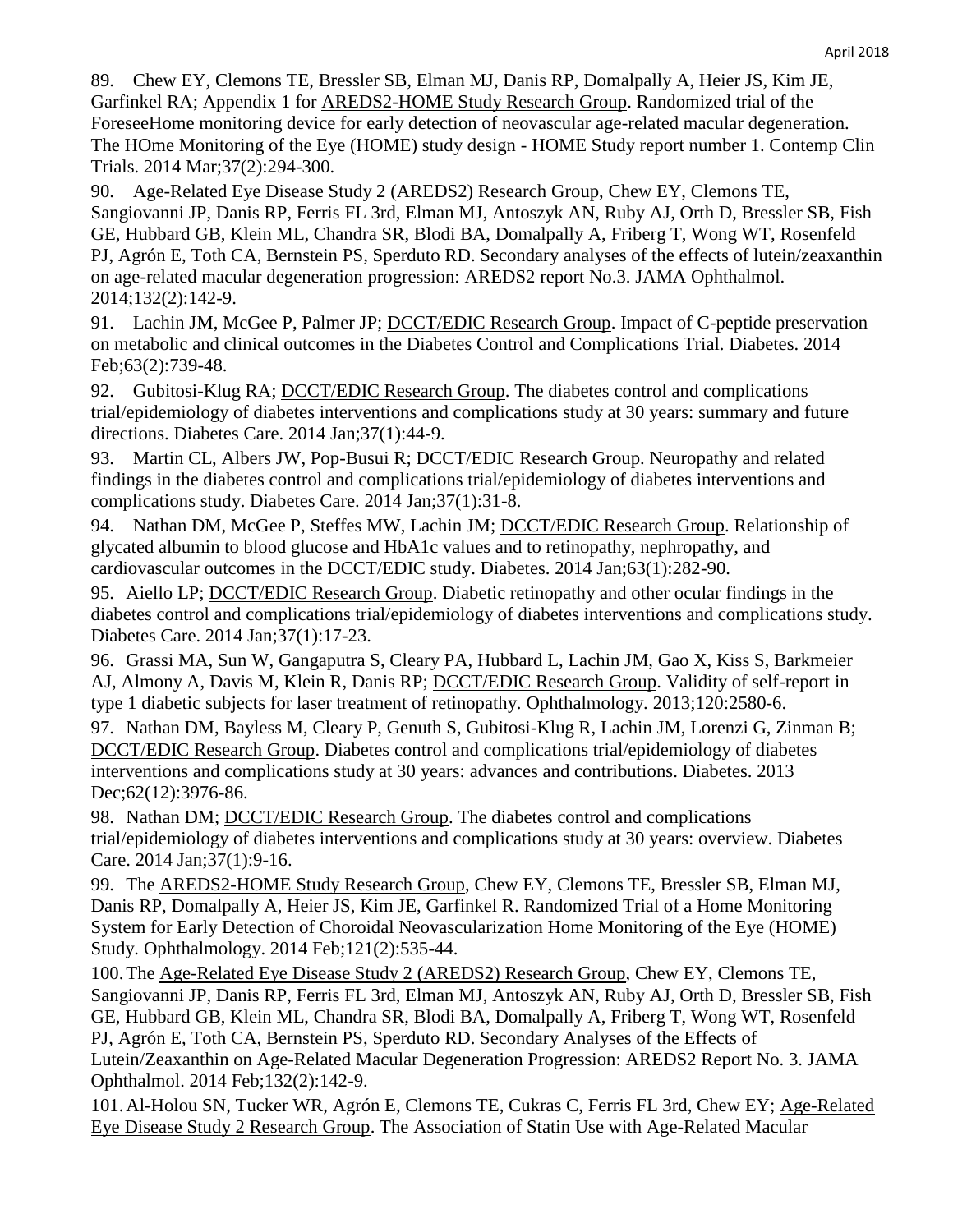Degeneration Progression: The Age-Related Eye Disease Study 2 Report Number 9. Ophthalmology. 2015 Dec;122(12):2490-6.

102.Eny KM, Orchard TJ, Miller RG, Maynard J, Grant DM, Costacou T, Cleary PA, Braffett BH, Paterson AD; DCCT/EDIC Research Group. Caffeine Consumption Contributes to Skin Intrinsic Fluorescence in Type 1 Diabetes. Diabetes Technol Ther. 2015 Oct;17(10):726-34.

103.Lorenzi GM, Braffett BH, Arends VL, Danis RP, Diminick L, Klumpp KA, Morrison AD, Soliman EZ, Steffes MW, Cleary PA; DCCT/EDIC Research Group. Quality Control Measures over 30 Years in a Multicenter Clinical Study: Results from the Diabetes Control and Complications Trial / Epidemiology of Diabetes Interventions and Complications (DCCT/EDIC) Study. PLoS One. 2015 Nov 3;10(11):e0141286.

104.Sarma AV, Hotaling J, Dunn RL, Cleary PA, Braffett BH, Kim C, Martin C, Herman W, Gatcomb P, Jacobson AM, Holt SK, Wessells H; DCCT/EDIC Research Group. Poor glycemic control is associated with reduced prostate specific antigen concentrations in men with type 1 diabetes. J Urol. 2015 Mar; 193(3): 786-93.

105.Chew EY, Clemons TE, Agrón E, Launer LJ, Grodstein F, Bernstein PS; Age-Related Eye Disease Study 2 (AREDS2) Research Group. Effect of Omega-3 Fatty Acids, Lutein/Zeaxanthin, or Other Nutrient Supplementation on Cognitive Function: The AREDS2 Randomized Clinical Trial. JAMA. 2015 Aug 25;314(8):791-801.

106.Writing Group for the DCCT/EDIC Research Group, Orchard TJ, Nathan DM, Zinman B, Cleary P, Brillon D, Backlund JY, Lachin JM. Association between 7 years of intensive treatment of type 1 diabetes and long-term mortality. JAMA. 2015 Jan 6;313(1):45-53. PMID: 25562265

107.Hosseini SM, Boright AP, Sun L, Canty AJ, Bull SB, Klein BE, Klein R; DCCT/EDIC Research Group, Paterson AD. The association of previously reported polymorphisms for microvascular complications in a meta-analysis of diabetic retinopathy. Hum Genet. 2015 Feb;134(2):247-57. PMID: 25487307

108.Rajab HA, Baker NL, Hunt KJ, Klein R, Cleary PA, Lachin J, Virella G, Lopes-Virella MF; DCCT/EDIC Group of Investigators. The predictive role of markers of Inflammation and endothelial dysfunction on the course of diabetic retinopathy in type 1 diabetes. J Diabetes Complications. 2015 Jan-Feb;29(1):108-14.

109.DCCT/EDIC Research Group, Aiello LP, Sun W, Das A, Gangaputra S, Kiss S, Klein R, Cleary PA, Lachin JM, Nathan DM. Intensive diabetes therapy and ocular surgery in type 1 diabetes. N Engl J Med. 2015 Apr 30;372(18):1722-33.

110.Sarma AV, Hotaling J, Dunn RL, Cleary PA, Braffett BH, Kim C, Martin C, Herman W, Gatcomb P, Jacobson AM, Holt SK, Wessells H; DCCT/EDIC Research Group. Poor glycemic control is associated with reduced prostate specific antigen concentrations in men with type 1 diabetes. J Urol. 2015 Mar;193(3):786-93.

111.Marsillach J, Becker JO, Vaisar T, Hahn BH, Brunzell JD, Furlong CE, de Boer IH, McMahon MA, Hoofnagle AN; DCCT/EDIC Research Group. Paraoxonase-3 Is Depleted from the High-Density Lipoproteins of Autoimmune Disease Patients with Subclinical Atherosclerosis. Proteome Res. 2015 May 1;14(5):2046-54.

112.Writing Group for the DCCT/EDIC Research Group, Orchard TJ, Nathan DM, Zinman B, Cleary P, Brillon D, Backlund JY, Lachin JM. Association between 7 years of intensive treatment of type 1 diabetes and long-term mortality. JAMA. 2015 Jan 6;313(1):45-53.

113.Hosseini SM, Boright AP, Sun L, Canty AJ, Bull SB, Klein BE, Klein R; DCCT/EDIC Research Group, Paterson AD. The association of previously reported polymorphisms for microvascular complications in a meta-analysis of diabetic retinopathy. Hum Genet. 2015 Feb;134(2):247-57.

114.Rajab HA, Baker NL, Hunt KJ, Klein R, Cleary PA, Lachin J, Virella G, Lopes-Virella MF; DCCT/EDIC Group of Investigators. The predictive role of markers of Inflammation and endothelial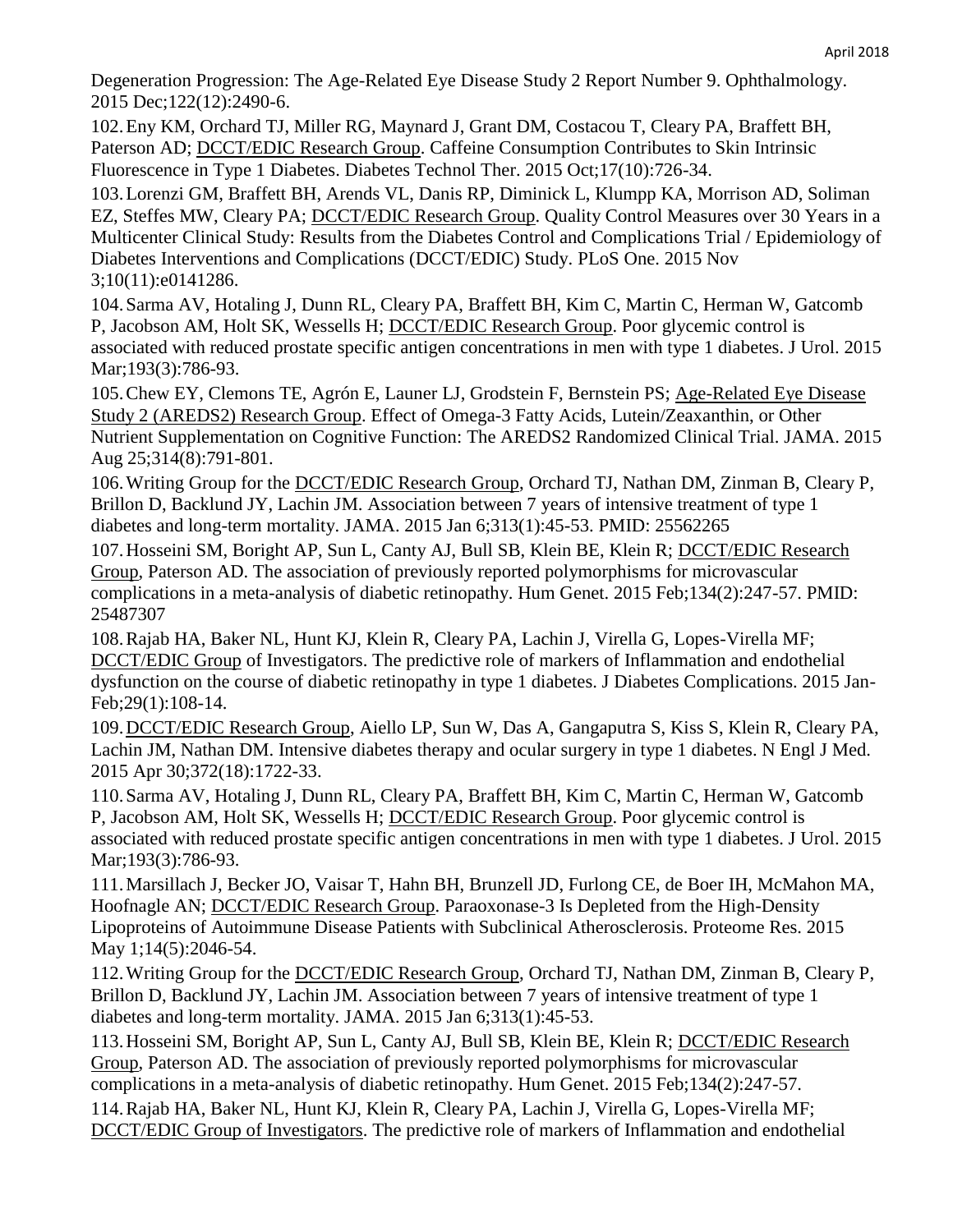dysfunction on the course of diabetic retinopathy in type 1 diabetes. J Diabetes Complications. 2015 Jan-Feb;29(1):108-14.

115.Hammad SM, Baker NL, El Abiad JM, Spassieva SD, Pierce JS, Rembiesa B, Bielawski J, Lopes-Virella MF, Klein RL; DCCT/EDIC Group of Investigators. Increased Plasma Levels of Select Deoxyceramide and Ceramide Species are Associated with Increased Odds of Diabetic Neuropathy in Type 1 Diabetes: A Pilot Study. Neuromolecular Med. 2017 Mar;19(1):46-56.

116.Lenherr SM, Clemens JQ, Braffett BH, Cleary PA, Dunn RL, Hotaling JM, Jacobson AM, Kim C, Herman W, Brown JS, Wessells H, Sarma AV; **DCCT/EDIC Research Group**. Glycemic Control and Urinary Tract Infections in Women with Type 1 Diabetes: Results from the DCCT/EDIC. J Urol. 2016 Oct;196(4):1129-35.

117.AREDS2 Research Group, Al-Holou SN, Tucker WR, Agrón E, Clemons TE, Sperduto RD, Ferris FL 3rd, Chew EY. The Association of Statin Use with Cataract Progression and Cataract Surgery: The AREDS2 Report Number 8. Ophthalmology. 2016 Apr;123(4):916-7.

118.Chen Z, Miao F, Paterson AD, Lachin JM, Zhang L, Schones DE, Wu X, Wang J, Tompkins JD, Genuth S, Braffett BH, Riggs AD; DCCT/EDIC Research Group, Natarajan R. Epigenomic profiling reveals an association between persistence of DNA methylation and metabolic memory in the DCCT/EDIC type 1 diabetes cohort. Proc Natl Acad Sci U S A. 2016 May 24;113(21):E3002-11.

119.Darabian S, Backlund JY, Cleary PA, Sheidaee N, Bebu I, Lachin JM, Budoff MJ; DCCT/EDIC Research Group. Significance of Epicardial and Intrathoracic Adipose Tissue Volume among Type 1 Diabetes Patients in the DCCT/EDIC: A Pilot Study. PLoS One. 2016 Jul 26;11(7):e0159958.

120.Grassi MA, Rao VR, Chen S, Cao D, Gao X, Cleary PA, Huang RS, Paterson AD, Natarajan R, Rehman J, Kern TS; DCCT/EDIC Research Group. Lymphoblastoid Cell Lines as a Tool to Study Inter-Individual Differences in the Response to Glucose. PLoS One. 2016 Aug 10;11(8):e0160504.

121.Diabetes Control and Complications Trial (DCCT)/Epidemiology of Diabetes Interventions and Complications (EDIC) Study Research Group. Mortality in Type 1 Diabetes in the DCCT/EDIC Versus the General Population. Diabetes Care. 2016 Aug;39(8):1378-83.

122.Writing Group for the DCCT/EDIC Research Group. Coprogression of Cardiovascular Risk Factors in Type 1 Diabetes During 30 Years of Follow-up in the DCCT/EDIC Study. Diabetes Care. 2016 Sep;39(9):1621-30.

123. de Boer IH, Gao X, Cleary PA, Bebu I, Lachin JM, Molitch ME, Orchard T, Paterson AD, Perkins BA, Steffes MW, Zinman B; Diabetes Control and Complications Trial/Epidemiology of Diabetes Interventions and Complications (DCCT/EDIC) Research Group. Albuminuria Changes and Cardiovascular and Renal Outcomes in Type 1 Diabetes: The DCCT/EDIC Study. Clin J Am Soc Nephrol. 2016 Nov 7;11(11):1969-1977.

124.Orchard TJ, Backlund JC, Costacou T, Cleary P, Lopes-Virella M, Levy AP, Lachin JM; DCCT/EDIC Research Group. Haptoglobin 2-2 genotype and the risk of coronary artery disease in the Diabetes Control and Complications Trial/Epidemiology of Diabetes Interventions and Complications study (DCCT/EDIC). J Diabetes Complications. 2016 Nov - Dec;30(8):1577-1584.

125.Pop-Busui R, Braffett BH, Zinman B, Martin C, White NH, Herman WH, Genuth S, Gubitosi-Klug R; DCCT/EDIC Research Group. Cardiovascular Autonomic Neuropathy and Cardiovascular Outcomes in the Diabetes Control and Complications Trial/Epidemiology of Diabetes Interventions and Complications (DCCT/EDIC) Study. Diabetes Care. 2017 Jan;40(1):94-100.

126.Soliman EZ, Backlund JC, Bebu I, Orchard TJ, Zinman B, Lachin JM; DCCT/EDIC Research Group. Electrocardiographic Abnormalities and Cardiovascular Disease Risk in Type 1 Diabetes: The Epidemiology of Diabetes Interventions and Complications (EDIC) Study. Diabetes Care. 2017 Mar 16. pii: dc162050. doi: 10.2337/dc16-2050.

127.Armstrong AC, Ambale-Venkatesh B, Turkbey E, Donekal S, Chamera E, Backlund JY, Cleary P, Lachin J, Bluemke DA, Lima JA; DCCT/EDIC Research Group. Association of Cardiovascular Risk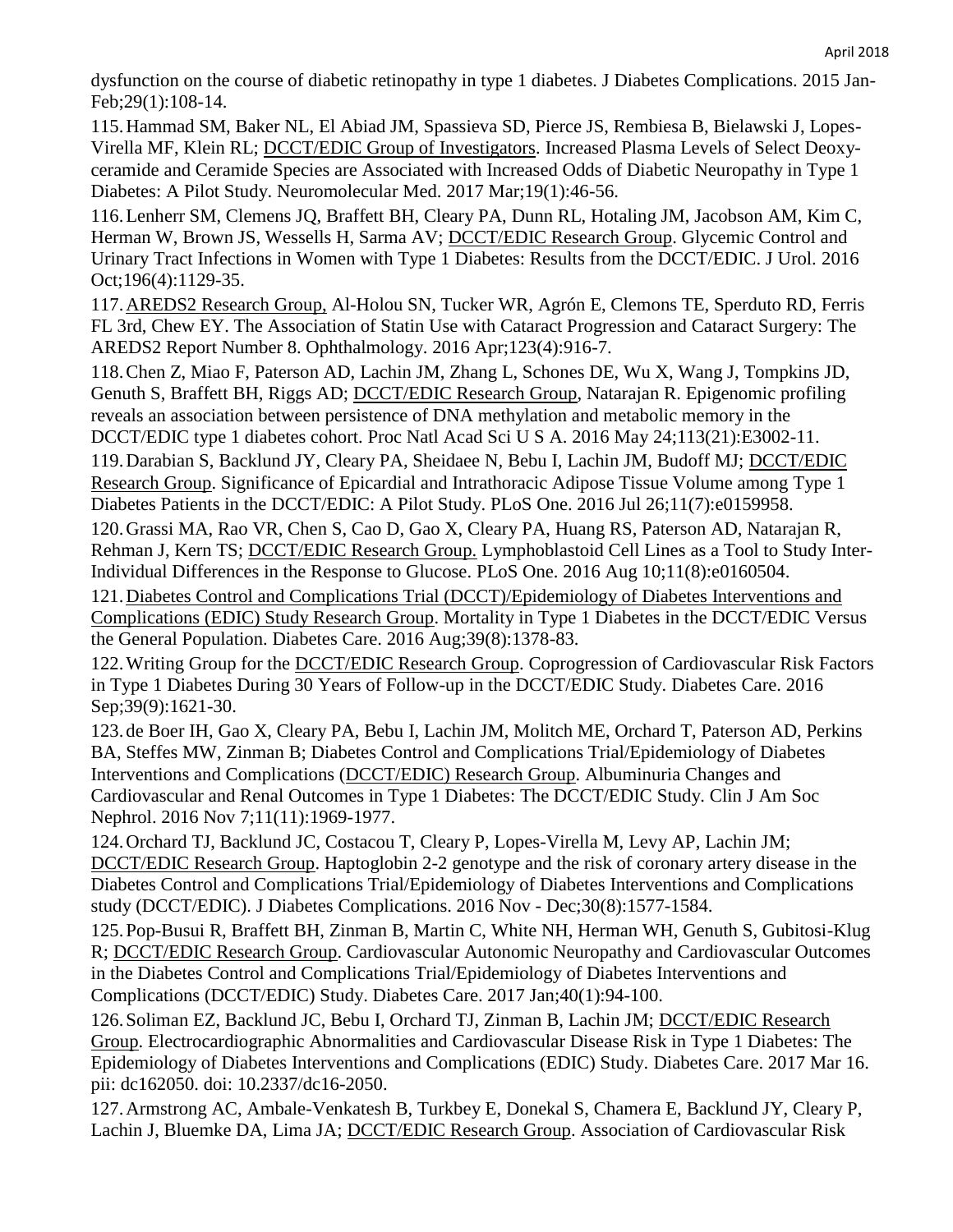Factors and Myocardial Fibrosis With Early Cardiac Dysfunction in Type 1 Diabetes: The Diabetes Control and Complications Trial/Epidemiology of Diabetes Interventions and Complications Study. Diabetes Care. 2017 Mar;40(3):405-411.

128.Lachin JM, Bebu I, Bergenstal RM, Pop-Busui R, Service FJ, Zinman B, Nathan DM; DCCT/EDIC Research Group. Association of Glycemic Variability in Type 1 Diabetes With Progression of Microvascular Outcomes in the Diabetes Control and Complications Trial. Diabetes Care. 2017 Apr 12. pii: dc162426. doi: 10.2337/dc16-2426.

129.The DCCT/EDIC Research Group. Frequency of Evidence-Based Screening for Retinopathy in Type 1 Diabetes. N Engl J Med 2017; 376:1507-1516.

130.Impact of Excessive Weight Gain on Cardiovascular Outcomes in Type 1 Diabetes: Results From the Diabetes Control and Complications Trial/Epidemiology of Diabetes Interventions and Complications (DCCT/EDIC) Study. Purnell JQ, Braffett BH, Zinman B, Gubitosi-Klug RA, Sivitz W, Bantle JP, Ziegler G, Cleary PA, Brunzell JD; DCCT/EDIC Research Group. Diabetes Care. 2017 Dec;40(12):1756-1762. doi: 10.2337/dc16-2523. PMID: 29138273

# **C. Books, Book Chapters, Review Articles:**

1. Chaum, E. and Herzog, D. (1990) New directions in anorexia nervosa and bulimia nervosa. Curr Opin Pediatrics 2: 641-647.

2. Chaum, E. (1995). Proliferative Vitreoretinopathy. In Trauma. International Ophthalmology Clinics, 35 (1): 163-173.

3. Chaum, E. Hatton, M.P. (2002) Gene therapy for genetic and acquired retinal diseases. Surv Ophthalmol, 47(5):449-469.

4. Moshfeghi DM, Zocchi K, Chaum E, Moshfeghi AA, Haik BG, Charles S (2002) Retinopathy of Prematurity. In Ophthalmology, Agarwal A, ed. New Delhi, Jaypee Bros. Publishers, 2645-2652.

5. Chaum, E. (2003) Retinal neuroprotection by growth factors. J Cell Biochem, 88:57-75.

6. Tobin, KW, Chaum, E, Gregor, J, Karnowski, T, Price, JR, Wall, J. (2008) Image Informatics for Clinical & Preclinical Biomedical Analysis. Computational Intelligence in Medical Imaging, CRC Press.

7. Karnowski TP, Li Y, Giancardo L, Aykac D, Garg S, Abramoff M, Tennant MT, Tobin KW, Chaum E. (2010). Automating the Diagnosis, Stratification, and Management of Diabetic Retinopathy Using Content-Based Image Retrieval in an Ocular Telehealth Network. In Computational Analysis of Human Eye with Applications", Dua, S. Ed. World Scientific Publishing, in press. ISBN:978-981-4340-29-8.

8. Giancardo L, Meriaudeau F, Karnowski TP, Chaum E, Tobin K. (2010) "Quality Assessment of Retinal Fundus Images using Elliptical Local Vessel Density". In New Developments in Biomedical Engineering, Ed. Domenico Campolo, INTECH. [http://sciyo.com/books/show/title/new-developments-in](http://sciyo.com/books/show/title/new-developments-in-biomedical-engineering)[biomedical-engineering.](http://sciyo.com/books/show/title/new-developments-in-biomedical-engineering)

9. Li HK, Horton M, Bursell SE, Cavallerano J, Zimmer-Galler I, Tennant M, Abramoff M, Chaum E, Debuc DC, Leonard-Martin T, Winchester M. Telehealth practice recommendations for diabetic retinopathy, second edition. Telemed J E Health. 2011 Dec;17(10):814-37.

10. Karnowski TP, Li Y, Giancardo L, Aykac D, Tobin KW, Chaum E. (2012) Automated Image Analysis and Diagnostic Algorithms in an Ocular Telehealth Network. Digital Teleretinal Screening in Teleophthalmology in Practice, Springer, Berlin Heidelberg.

11. Recent Advances in Retinal Stem Cell Therapy. Bhattacharya S, Gangaraju R, Chaum E. Curr Mol Biol Rep. 2017 Sep;3(3):172-182. Epub 2017 Jul 10. PMID: 29152454

12. Anatomy of the Eye and Orbit: The Clinical Essentials. (2017). Thomas Freddo and Edward Chaum. Wolters Kluwer, Philadelphia.